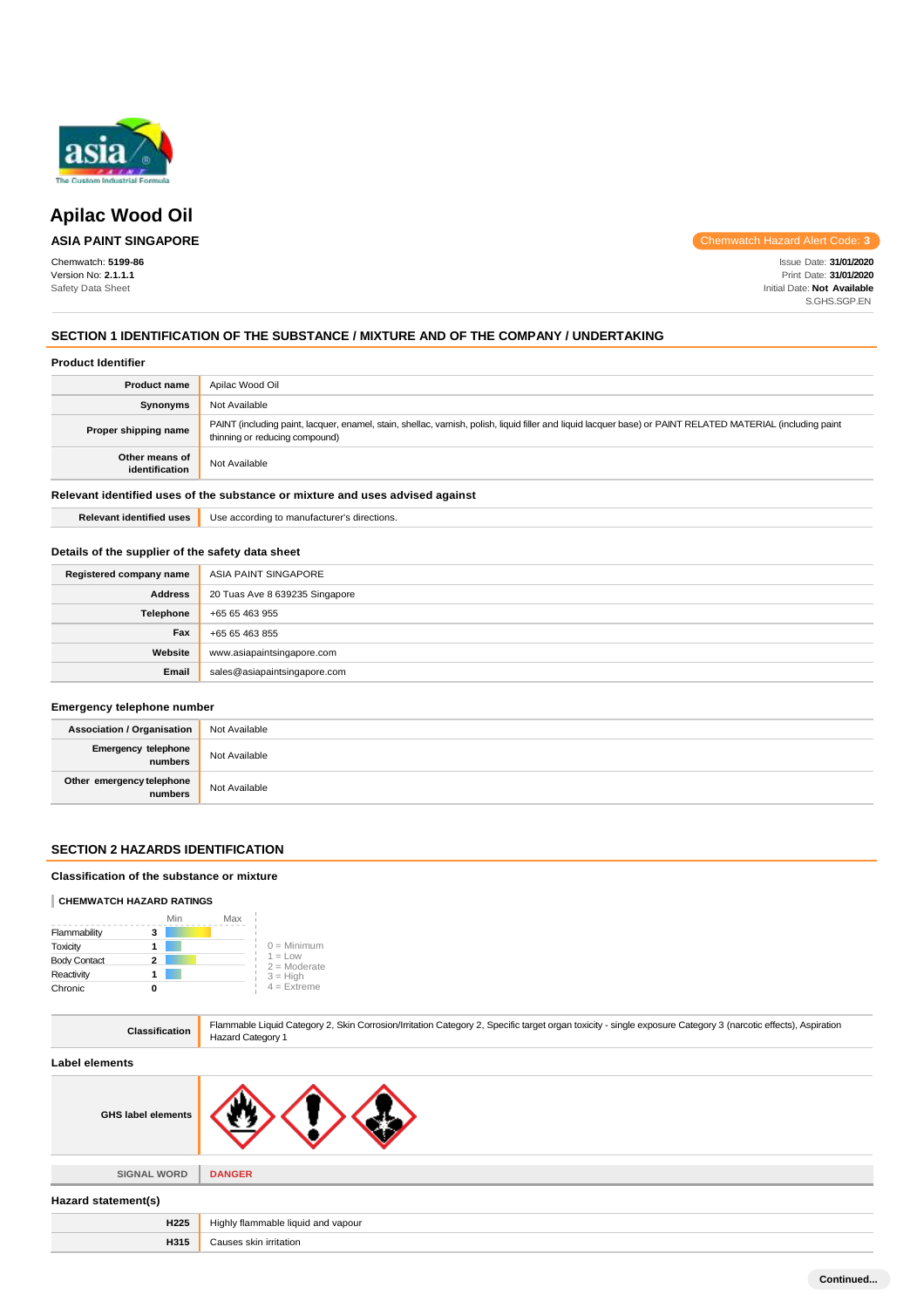# **Apilac Wood Oil**

| H336                                         | May cause drowsiness or dizziness                                                 |  |
|----------------------------------------------|-----------------------------------------------------------------------------------|--|
| H304                                         | May be fatal if swallowed and enters airways                                      |  |
| <b>Precautionary statement(s) Prevention</b> |                                                                                   |  |
| P210                                         | Keep away from heat/sparks/open flames/hot surfaces. No smoking.                  |  |
| P271                                         | Use only outdoors or in a well-ventilated area.                                   |  |
| P240                                         | Ground/bond container and receiving equipment.                                    |  |
| P241                                         | Use explosion-proof electrical/ventilating/lighting/intrinsically safe equipment. |  |
| P242                                         | Use only non-sparking tools.                                                      |  |
| P243                                         | Take precautionary measures against static discharge.                             |  |
| P261                                         | Avoid breathing dust/fume/gas/mist/vapours/spray.                                 |  |
| P280                                         | Wear protective gloves/protective clothing/eye protection/face protection.        |  |

### **Precautionary statement(s) Response**

| P301+P310      | IF SWALLOWED: Immediately call a POISON CENTER/doctor/physician/first aider.                        |
|----------------|-----------------------------------------------------------------------------------------------------|
| P331           | Do NOT induce vomiting.                                                                             |
| P370+P378      | In case of fire: Use alcohol resistant foam or normal protein foam to extinguish.                   |
| P312           | Call a POISON CENTER/doctor/physician/first aider/if you feel unwell.                               |
| P302+P352      | IF ON SKIN: Wash with plenty of water and soap.                                                     |
| P303+P361+P353 | IF ON SKIN (or hair): Take off immediately all contaminated clothing. Rinse skin with water/shower. |
| P304+P340      | IF INHALED: Remove person to fresh air and keep comfortable for breathing.                          |
| P332+P313      | If skin irritation occurs: Get medical advice/attention.                                            |
| P362+P364      | Take off contaminated clothing and wash it before reuse.                                            |

# **Precautionary statement(s) Storage**

| P403+P235 | Store in a well-ventilated place. Keep cool.                     |
|-----------|------------------------------------------------------------------|
| P405      | Store locked up.                                                 |
| P403+P233 | Store in a well-ventilated place. Keep container tightly closed. |

# **Precautionary statement(s) Disposal**

**P501** Dispose of contents/container in accordance with local regulations.

# **SECTION 3 COMPOSITION / INFORMATION ON INGREDIENTS**

#### **Substances**

See section below for composition of Mixtures

# **Mixtures**

| <b>CAS No</b> | %[weight]   | Name                   |
|---------------|-------------|------------------------|
| Not Available | 40-50       | vegetable triglyceride |
| 8052-41-3.    | 20-30       | white spirit           |
| 1330-20-7     | $1 - 5$     | xylene                 |
| 8030-30-6.    | $2 - 4$     | turpentine substitute  |
| Not Available | $0.1 - 0.5$ | lead carboxylate       |
| Not Available | $0.1 - 1$   | fungicide              |

# **SECTION 4 FIRST AID MEASURES**

### **Description of first aid measures**

| <b>Eye Contact</b>  | If this product comes in contact with the eyes:<br>Wash out immediately with fresh running water.<br>Ensure complete irrigation of the eye by keeping eyelids apart and away from eye and moving the eyelids by occasionally lifting the upper and lower lids.<br>► Seek medical attention without delay; if pain persists or recurs seek medical attention.<br>► Removal of contact lenses after an eye injury should only be undertaken by skilled personnel.                    |
|---------------------|------------------------------------------------------------------------------------------------------------------------------------------------------------------------------------------------------------------------------------------------------------------------------------------------------------------------------------------------------------------------------------------------------------------------------------------------------------------------------------|
| <b>Skin Contact</b> | If skin contact occurs:<br>Immediately remove all contaminated clothing, including footwear.<br>Flush skin and hair with running water (and soap if available).<br>▶ Seek medical attention in event of irritation.                                                                                                                                                                                                                                                                |
| Inhalation          | If fumes or combustion products are inhaled remove from contaminated area.<br>Lay patient down. Keep warm and rested.<br>▶ Prostheses such as false teeth, which may block airway, should be removed, where possible, prior to initiating first aid procedures.<br>Apply artificial respiration if not breathing, preferably with a demand valve resuscitator, bag-valve mask device, or pocket mask as trained. Perform CPR if<br>necessary.<br>Transport to hospital, or doctor. |
|                     |                                                                                                                                                                                                                                                                                                                                                                                                                                                                                    |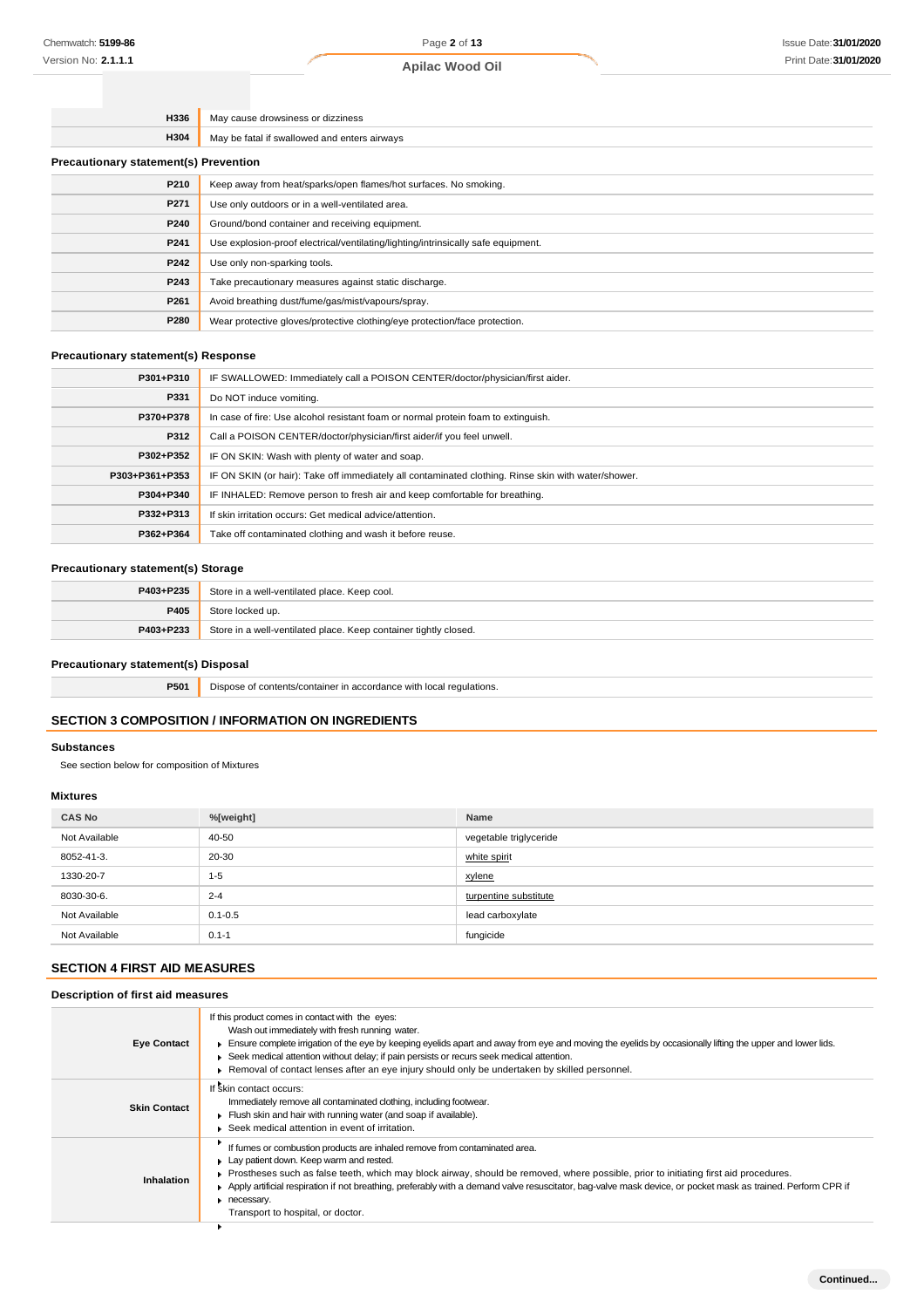

#### **Indication of any immediate medical attention and special treatment needed**

Any material aspirated during vomiting may produce lung injury. Therefore emesis should not be induced mechanically or pharmacologically. Mechanical means should be used if it is considered necessary to evacuate the stomach contents; these include gastric lavage after endotracheal intubation. If spontaneous vomiting has occurred after ingestion, the patient should be monitored for difficult breathing, as adverse effects of aspiration into the lungs may be delayed up to 48 hours.

For acute or short term repeated exposures to xylene:

- Gastro-intestinal absorption is significant with ingestions. For ingestions exceeding 1-2 ml (xylene)/kg, intubation and lavage with cuffed endotracheal tube is recommended. The use of charcoal and cathartics is equivocal.
- Pulmonary absorption is rapid with about 60-65% retained at rest.
- Primary threat to life from ingestion and/or inhalation, is respiratory failure.
- Patients should be quickly evaluated for signs of respiratory distress (e.g. cyanosis, tachypnoea, intercostal retraction, obtundation) and given oxygen. Patients with inadequate tidal volumes or poor arterial blood gases (pO2 < 50 mm Hg or pCO2 > 50 mm Hg) should be intubated.
- ▶ Arrhythmias complicate some hydrocarbon ingestion and/or inhalation and electrocardiographic evidence of myocardial injury has been reported; intravenous lines and cardiac monitors should be established in obviously symptomatic patients. The lungs excrete inhaled solvents, so that hyperventilation improves clearance.
- A chest x-ray should be taken immediately after stabilisation of breathing and circulation to document aspiration and detect the presence of pneumothorax. Epinephrine (adrenalin) is not recommended for treatment of bronchospasm because of potential myocardial sensitisation to catecholamines. Inhaled cardioselective bronchodilators (e.g.
- Alupent, Salbutamol) are the preferred agents, with aminophylline a second choice.

BIOLOGICAL EXPOSURE INDEX - BEI These represent the determinants observed in specimens collected from a healthy worker exposed at the Exposure Standard (ES or TLV):

**Determinant** Methylhippu-ric acids in urine Index 1.5 gm/gm creatinine 2 mg/min Sampling Time Comments End of shift Last 4 hrs of shift

# **SECTION 5 FIREFIGHTING MEASURES**

#### **Extinguishing media**

- Foam.
- Dry chemical powder.
- ▶ BCF (where regulations permit).
- ▶ Carbon dioxide.
- Water spray or fog Large fires only.

#### **Special hazards arising from the substrate or mixture**

| <b>Fire Incompatibility</b>    | Avoid contamination with oxidising agents i.e. nitrates, oxidising acids, chlorine bleaches, pool chlorine etc. as ignition may result                                                                                                                                                                                                                                                                                                                                                                                                                                                                                                                                                                                                                                                 |
|--------------------------------|----------------------------------------------------------------------------------------------------------------------------------------------------------------------------------------------------------------------------------------------------------------------------------------------------------------------------------------------------------------------------------------------------------------------------------------------------------------------------------------------------------------------------------------------------------------------------------------------------------------------------------------------------------------------------------------------------------------------------------------------------------------------------------------|
| <b>Advice for firefighters</b> |                                                                                                                                                                                                                                                                                                                                                                                                                                                                                                                                                                                                                                                                                                                                                                                        |
| <b>Fire Fighting</b>           | Alert Fire Brigade and tell them location and nature of hazard.<br>May be violently or explosively reactive.<br>Wear breathing apparatus plus protective gloves in the event of a fire.<br>Prevent, by any means available, spillage from entering drains or water course.<br>Consider evacuation (or protect in place).<br>Fight fire from a safe distance, with adequate cover.<br>If safe, switch off electrical equipment until vapour fire hazard removed.<br>Use water delivered as a fine spray to control the fire and cool adjacent area.<br>Avoid spraying water onto liquid pools.<br>Do not approach containers suspected to be hot.<br>Cool fire exposed containers with water spray from a protected location.<br>If safe to do so, remove containers from path of fire. |
| <b>Fire/Explosion Hazard</b>   | Liquid and vapour are highly flammable.<br>Severe fire hazard when exposed to heat, flame and/or oxidisers.<br>Vapour may travel a considerable distance to source of ignition.<br>Heating may cause expansion or decomposition leading to violent rupture of containers.<br>On combustion, may emit toxic fumes of carbon monoxide (CO).<br>Combustion products include, carbon dioxide (CO2), other pyrolysis products typical of burning organic material                                                                                                                                                                                                                                                                                                                           |

#### **SECTION 6 ACCIDENTAL RELEASE MEASURES**

#### **Personal precautions, protective equipment and emergency procedures**

| <b>Minor Spills</b> | Remove all ignition sources.<br>Clean up all spills immediately.<br>Avoid breathing vapours and contact with skin and eyes.<br>• Control personal contact with the substance, by using protective equipment.<br>Contain and absorb small quantities with vermiculite or other absorbent material.<br>$\blacksquare$ Wipe up.<br>Collect residues in a flammable waste container. |
|---------------------|----------------------------------------------------------------------------------------------------------------------------------------------------------------------------------------------------------------------------------------------------------------------------------------------------------------------------------------------------------------------------------|
| <b>Major Spills</b> | Clear area of personnel and move upwind.<br>Alert Fire Brigade and tell them location and nature of hazard.<br>May be violently or explosively reactive.<br>Wear breathing apparatus plus protective gloves.<br>Prevent, by any means available, spillage from entering drains or water course.                                                                                  |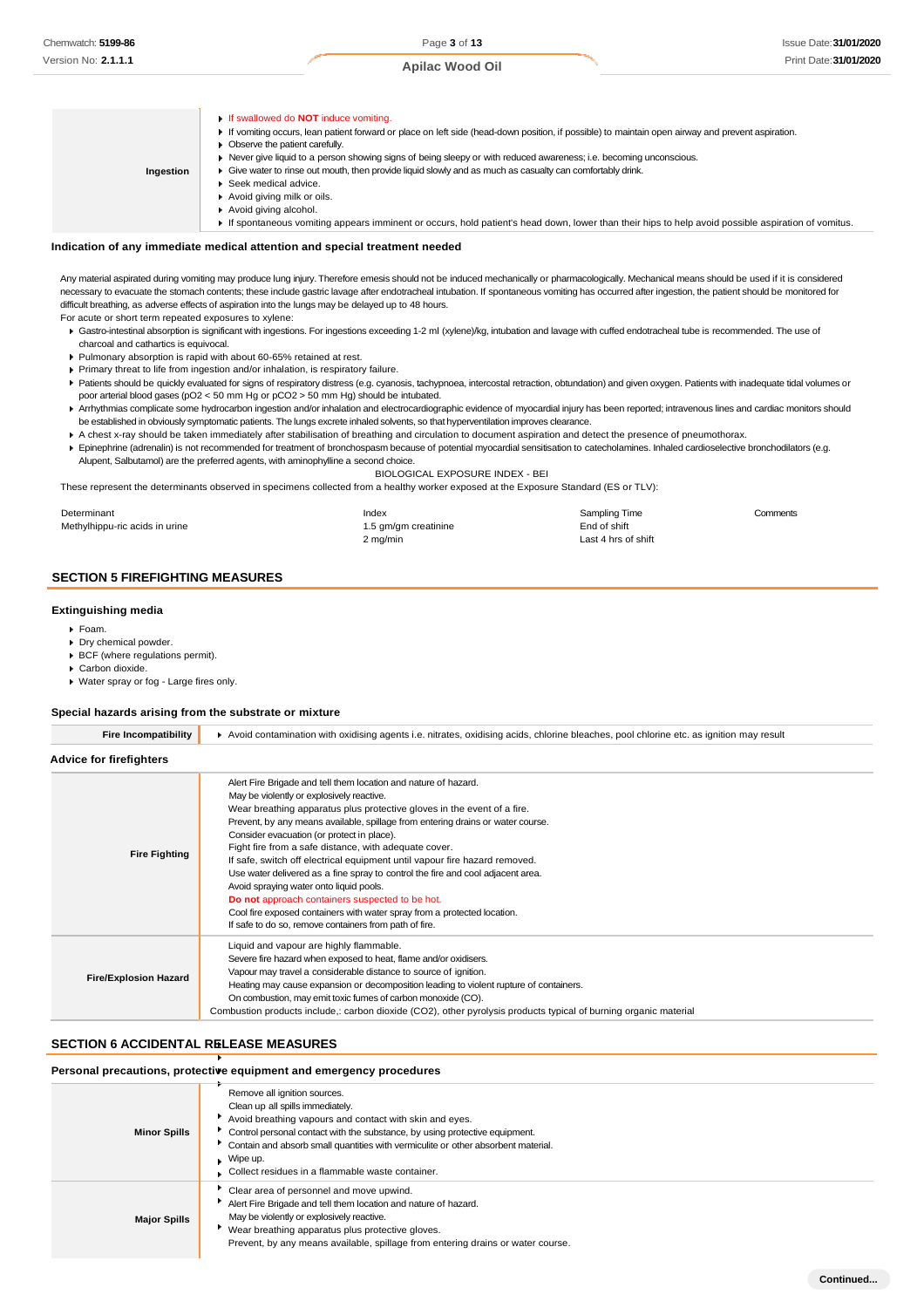|                                       | Consider evacuation (or protect in place).<br>▶ No smoking, naked lights or ignition sources.<br>$\blacktriangleright$ Increase ventilation.<br>Stop leak if safe to do so. |
|---------------------------------------|-----------------------------------------------------------------------------------------------------------------------------------------------------------------------------|
|                                       | • Water spray or fog may be used to disperse /absorb vapour.                                                                                                                |
|                                       | Contain spill with sand, earth or vermiculite.<br>Use only spark-free shovels and explosion proof equipment.                                                                |
|                                       | • Collect recoverable product into labelled containers for recycling.                                                                                                       |
|                                       | Absorb remaining product with sand, earth or vermiculite.<br>Collect solid residues and seal in labelled drums for disposal.                                                |
|                                       | ▶ Wash area and prevent runoff into drains.                                                                                                                                 |
|                                       | If contamination of drains or waterways occurs, advise emergency services.                                                                                                  |
| <b>SECTION 7 HANDLING AND STORAGE</b> | Personal Protective Equipment advice is contained in Section 8 of the SDS.                                                                                                  |
| Precautions for safe handling         |                                                                                                                                                                             |
|                                       |                                                                                                                                                                             |

|                          | number of factors, for example liquid temperature, presence of contaminants, and anti-static additives can greatly influence the conductivity of a liquid. |
|--------------------------|------------------------------------------------------------------------------------------------------------------------------------------------------------|
|                          | Containers, even those that have been emptied, may contain explosive vapours.                                                                              |
|                          | Do NOT cut, drill, grind, weld or perform similar operations on or near containers.                                                                        |
|                          | DO NOT allow clothing wet with material to stay in contact with skin                                                                                       |
|                          | Avoid all personal contact, including inhalation.                                                                                                          |
|                          | Wear protective clothing when risk of exposure occurs.                                                                                                     |
|                          | Use in a well-ventilated area.                                                                                                                             |
|                          | Prevent concentration in hollows and sumps.                                                                                                                |
|                          | DO NOT enter confined spaces until atmosphere has been checked.                                                                                            |
|                          | Avoid smoking, naked lights, heat or ignition sources.                                                                                                     |
| Safe handling            | When handling, DO NOT eat, drink or smoke.                                                                                                                 |
|                          | Vapour may ignite on pumping or pouring due to static electricity.                                                                                         |
|                          | <b>DO NOT</b> use plastic buckets.                                                                                                                         |
|                          | Earth and secure metal containers when dispensing or pouring product.                                                                                      |
|                          | Use spark-free tools when handling.                                                                                                                        |
|                          | Avoid contact with incompatible materials.                                                                                                                 |
|                          | Keep containers securely sealed.                                                                                                                           |
|                          | Avoid physical damage to containers.                                                                                                                       |
|                          | Always wash hands with soap and water after handling.                                                                                                      |
|                          | Work clothes should be laundered separately.                                                                                                               |
|                          | Use good occupational work practice.                                                                                                                       |
|                          | Observe manufacturer's storage and handling recommendations contained within this SDS.                                                                     |
|                          | Atmosphere should be reqularly checked against established exposure standards to ensure safe working conditions.                                           |
|                          | Store in original containers in approved flame-proof area.                                                                                                 |
|                          | No smoking, naked lights, heat or ignition sources.                                                                                                        |
|                          | DO NOT store in pits, depressions, basements or areas where vapours may be trapped.                                                                        |
| <b>Other information</b> | Keep containers securely sealed.                                                                                                                           |
|                          | Store away from incompatible materials in a cool, dry well ventilated area.                                                                                |
|                          | Protect containers against physical damage and check regularly for leaks.                                                                                  |
|                          | Observe manufacturer's storage and handling recommendations contained within this SDS.                                                                     |
|                          |                                                                                                                                                            |

### **Conditions for safe storage, including any incompatibilities**

| Suitable container             | Packing as supplied by manufacturer.<br>Plastic containers may only be used if approved for flammable liquid.<br>Check that containers are clearly labelled and free from leaks.<br>[20L, 5L can.                                                                                                                                                                                                                                                                                                                                                                                                                                                                                                                                                                                                                                                                                                                                                                                                                                                                                                                                                                                                                                                                                                                                                                                                                                                                                                                                                                                                                                                                                                                                                                                                                                                                                                                                                                                                                                                                                                                                                                                           |
|--------------------------------|---------------------------------------------------------------------------------------------------------------------------------------------------------------------------------------------------------------------------------------------------------------------------------------------------------------------------------------------------------------------------------------------------------------------------------------------------------------------------------------------------------------------------------------------------------------------------------------------------------------------------------------------------------------------------------------------------------------------------------------------------------------------------------------------------------------------------------------------------------------------------------------------------------------------------------------------------------------------------------------------------------------------------------------------------------------------------------------------------------------------------------------------------------------------------------------------------------------------------------------------------------------------------------------------------------------------------------------------------------------------------------------------------------------------------------------------------------------------------------------------------------------------------------------------------------------------------------------------------------------------------------------------------------------------------------------------------------------------------------------------------------------------------------------------------------------------------------------------------------------------------------------------------------------------------------------------------------------------------------------------------------------------------------------------------------------------------------------------------------------------------------------------------------------------------------------------|
| <b>Storage incompatibility</b> | Xylenes:<br>may ignite or explode in contact with strong oxidisers, 1,3-dichloro-5,5-dimethylhydantoin, uranium fluoride<br>attack some plastics, rubber and coatings<br>may generate electrostatic charges on flow or agitation due to low conductivity.<br>Vigorous reactions, sometimes amounting to explosions, can result from the contact between aromatic rings and strong oxidising agents.<br>Aromatics can react exothermically with bases and with diazo compounds.<br>For alkyl aromatics:<br>The alkyl side chain of aromatic rings can undergo oxidation by several mechanisms. The most common and dominant one is the attack by oxidation at benzylic<br>carbon as the intermediate formed is stabilised by resonance structure of the ring.<br>Following reaction with oxygen and under the influence of sunlight, a hydroperoxide at the alpha-position to the aromatic ring, is the primary oxidation product<br>formed (provided a hydrogen atom is initially available at this position) - this product is often short-lived but may be stable dependent on the nature of the<br>aromatic substitution; a secondary C-H bond is more easily attacked than a primary C-H bond whilst a tertiary C-H bond is even more susceptible to attack<br>by oxygen<br>Monoalkylbenzenes may subsequently form monocarboxylic acids; alkyl naphthalenes mainly produce the corresponding naphthalene carboxylic acids.<br>Oxidation in the presence of transition metal salts not only accelerates but also selectively decomposes the hydroperoxides.<br>Hock-rearrangement by the influence of strong acids converts the hydroperoxides to hemiacetals. Peresters formed from the hydroperoxides undergo<br>Criegee rearrangement easily.<br>Alkali metals accelerate the oxidation while CO2 as co-oxidant enhances the selectivity.<br>Microwave conditions give improved yields of the oxidation products.<br>Photo-oxidation products may occur following reaction with hydroxyl radicals and NOx - these may be components of photochemical smogs.<br>Oxidation of Alkylaromatics: T.S.S Rao and Shubhra Awasthi: E-Journal of Chemistry Vol 4, No. 1, pp 1-13 January 2007 |

# **SECTION 8 EXPOSURE CONTROLS / PERSONAL PROTECTION**

**Control parameters**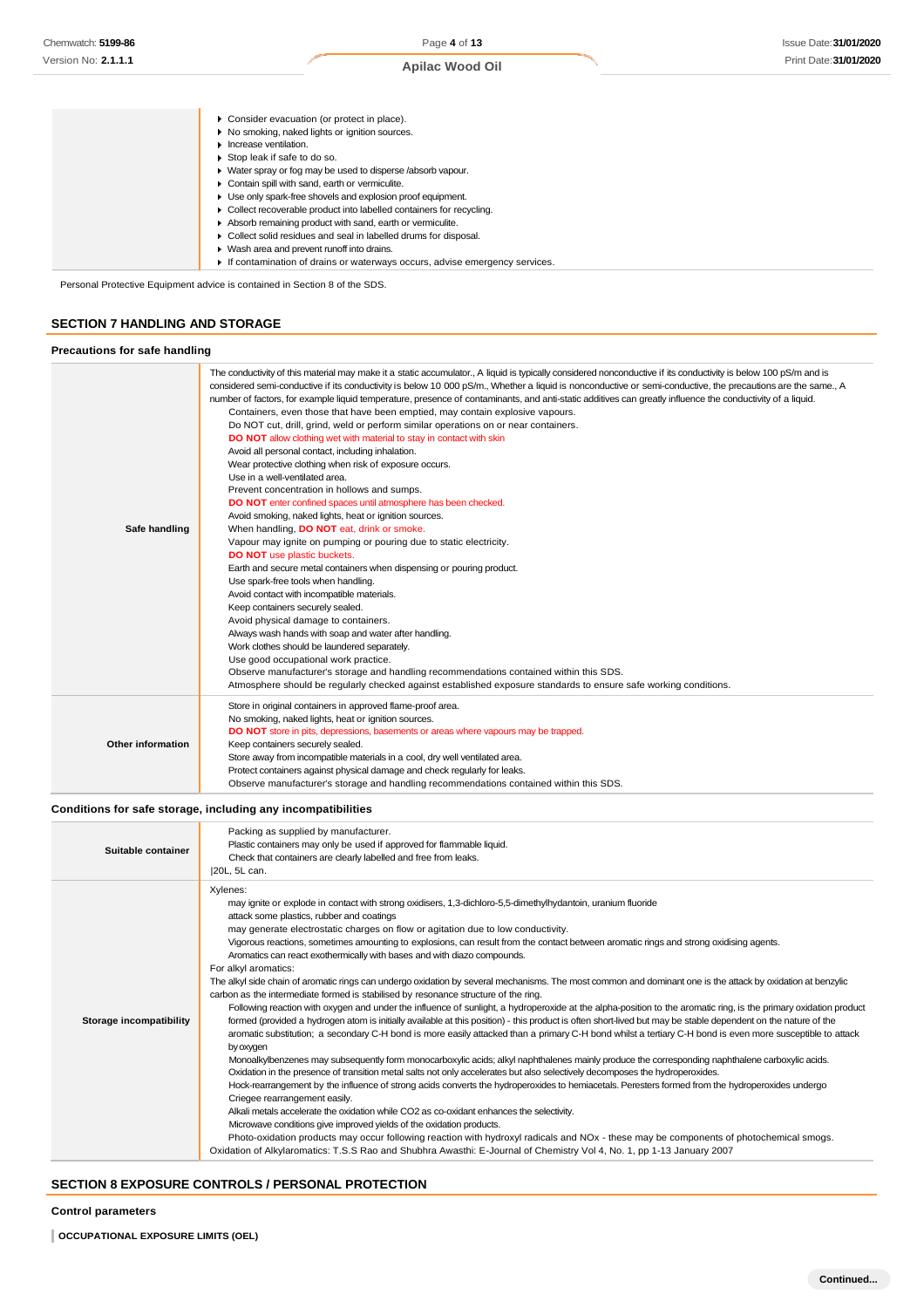# **INGREDIENT DATA**

| Source                                                                        | Ingredient            | <b>Material name</b> | <b>TWA</b>           | <b>STEL</b>         | Peak          | <b>Notes</b>  |
|-------------------------------------------------------------------------------|-----------------------|----------------------|----------------------|---------------------|---------------|---------------|
| Singapore Permissible<br><b>Exposure Limits of Toxic</b><br><b>Substances</b> | white spirit          | Naphtha              | 1370 mg/m3 / 300 ppm | Not Available       | Not Available | Not Available |
| Singapore Permissible<br><b>Exposure Limits of Toxic</b><br><b>Substances</b> | white spirit          | Stoddard solvent     | 525 mg/m3 / 100 ppm  | Not Available       | Not Available | Not Available |
| Singapore Permissible<br><b>Exposure Limits of Toxic</b><br><b>Substances</b> | xylene                | Xylene               | 434 mg/m3 / 100 ppm  | 651 mg/m3 / 150 ppm | Not Available | Not Available |
| Singapore Permissible<br><b>Exposure Limits of Toxic</b><br><b>Substances</b> | turpentine substitute | Naphtha              | 1370 mg/m3 / 300 ppm | Not Available       | Not Available | Not Available |

# **EMERGENCY LIMITS**

| Ingredient             | <b>Material name</b>                                                         |                     | TEEL-1                                           | TEEL-2             | TEEL-3            |
|------------------------|------------------------------------------------------------------------------|---------------------|--------------------------------------------------|--------------------|-------------------|
| white spirit           | Naphtha, hydrotreated heavy; (Isopar L-rev 2)                                |                     | 171 ppm                                          | 171 ppm            | 570 ppm           |
| white spirit           | Solvent naphtha, petroleum, medium aliphatic; (Mineral spirits, naphtha)     |                     | $0.32$ mg/m $3$                                  | $3.5 \text{ mg/m}$ | $21 \text{ mg/m}$ |
| white spirit           | Rubber solvent; (Naphtha (petroleum) light aliphatic)                        |                     | 264 ppm                                          | 1700 ppm           | 10000 ppm         |
| white spirit           | Petroleum distillates; (Petroleum crude oil)                                 |                     | 87.5 ppm                                         | 450 ppm            | 10000 ppm         |
| white spirit           | Naphtha (coal tar); (Naphtha [petroleum] light aliphatic; Aliphatic naphtha) |                     | 300 ppm                                          | 1700 ppm           | 10000 ppm         |
| white spirit           | Petroleum spirits; (VM & P Naphtha, Ligroine, Paint solvent)                 |                     | 75 ppm                                           | $400$ ppm          | 400 ppm           |
| white spirit           | Mineral oil, white                                                           |                     | $15 \text{ mg/m}$                                | 82 mg/m3           | 490 mg/m3         |
| white spirit           | Stoddard solvent; (Mineral spirits, 85% nonane and 15% trimethyl benzene)    |                     | $100$ ppm                                        | 350 ppm            | 29500 ppm         |
| xylene                 | Xylenes                                                                      |                     | Not Available                                    | Not Available      | Not Available     |
| turpentine substitute  | Naphtha (coal tar); (Naphtha [petroleum] light aliphatic; Aliphatic naphtha) |                     | 300 ppm                                          | 1700 ppm           | 10000 ppm         |
| Ingredient             | <b>Original IDLH</b>                                                         | <b>Revised IDLH</b> |                                                  |                    |                   |
| vegetable triglyceride | Not Available<br>Not Available                                               |                     |                                                  |                    |                   |
| white spirit           | 29,500 mg/m3 / 10,000 ppm / 10,000 [LEL] ppm                                 |                     | 20,000 mg/m3 / 1,100 [LEL] ppm / 1,000 [LEL] ppm |                    |                   |
| xylene                 | 900 ppm<br>1,000 ppm                                                         |                     |                                                  |                    |                   |
| turpentine substitute  | 10,000 [LEL] ppm<br>1,000 [LEL] ppm                                          |                     |                                                  |                    |                   |
| lead carboxylate       | Not Available<br>Not Available                                               |                     |                                                  |                    |                   |
| fungicide              | Not Available<br>Not Available                                               |                     |                                                  |                    |                   |

# **Exposure controls**

|                                     | Engineering controls are used to remove a hazard or place a barrier between the worker and the hazard. Well-designed engineering controls can be highly<br>effective in protecting workers and will typically be independent of worker interactions to provide this high level of protection.<br>The basic types of engineering controls are:<br>Process controls which involve changing the way a job activity or process is done to reduce the risk.<br>Enclosure and/or isolation of emission source which keeps a selected hazard "physically" away from the worker and ventilation that strategically "adds" and<br>"removes" air in the work environment. Ventilation can remove or dilute an air contaminant if designed properly. The design of a ventilation system must match<br>the particular process and chemical or contaminant in use.<br>Employers may need to use multiple types of controls to prevent employee overexposure.<br>For flammable liquids and flammable gases, local exhaust ventilation or a process enclosure ventilation system may be required. Ventilation equipment should<br>be explosion-resistant.<br>Air contaminants generated in the workplace possess varying "escape" velocities which, in turn, determine the "capture velocities" of fresh circulating air<br>required to effectively remove the contaminant. |                                  |                                              |
|-------------------------------------|--------------------------------------------------------------------------------------------------------------------------------------------------------------------------------------------------------------------------------------------------------------------------------------------------------------------------------------------------------------------------------------------------------------------------------------------------------------------------------------------------------------------------------------------------------------------------------------------------------------------------------------------------------------------------------------------------------------------------------------------------------------------------------------------------------------------------------------------------------------------------------------------------------------------------------------------------------------------------------------------------------------------------------------------------------------------------------------------------------------------------------------------------------------------------------------------------------------------------------------------------------------------------------------------------------------------------------------------------------------|----------------------------------|----------------------------------------------|
|                                     | Type of Contaminant:                                                                                                                                                                                                                                                                                                                                                                                                                                                                                                                                                                                                                                                                                                                                                                                                                                                                                                                                                                                                                                                                                                                                                                                                                                                                                                                                         |                                  | Air Speed:                                   |
| Appropriate engineering<br>controls | solvent, vapours, degreasing etc., evaporating from tank (in still air).                                                                                                                                                                                                                                                                                                                                                                                                                                                                                                                                                                                                                                                                                                                                                                                                                                                                                                                                                                                                                                                                                                                                                                                                                                                                                     |                                  | $0.25 - 0.5$ m/s<br>$(50-100)$<br>f/min.)    |
|                                     | aerosols, fumes from pouring operations, intermittent container filling, low speed conveyer transfers, welding, spray drift, plating acid fumes,<br>pickling (released at low velocity into zone of active generation)                                                                                                                                                                                                                                                                                                                                                                                                                                                                                                                                                                                                                                                                                                                                                                                                                                                                                                                                                                                                                                                                                                                                       |                                  | $0.5 - 1$ m/s<br>$(100 - 200)$<br>$f/min.$ ) |
|                                     | direct spray, spray painting in shallow booths, drum filling, conveyer loading, crusher dusts, gas discharge (active generation into zone of<br>rapid air motion)                                                                                                                                                                                                                                                                                                                                                                                                                                                                                                                                                                                                                                                                                                                                                                                                                                                                                                                                                                                                                                                                                                                                                                                            |                                  | $1-2.5$ m/s<br>$(200 - 500)$<br>$f/min.$ )   |
|                                     | Within each range the appropriate value depends on:                                                                                                                                                                                                                                                                                                                                                                                                                                                                                                                                                                                                                                                                                                                                                                                                                                                                                                                                                                                                                                                                                                                                                                                                                                                                                                          |                                  |                                              |
|                                     | Lower end of the range<br>Upper end of the range                                                                                                                                                                                                                                                                                                                                                                                                                                                                                                                                                                                                                                                                                                                                                                                                                                                                                                                                                                                                                                                                                                                                                                                                                                                                                                             |                                  |                                              |
|                                     | 1: Room air currents minimal or favourable to capture                                                                                                                                                                                                                                                                                                                                                                                                                                                                                                                                                                                                                                                                                                                                                                                                                                                                                                                                                                                                                                                                                                                                                                                                                                                                                                        | 1: Disturbing room air currents  |                                              |
|                                     | 2: Contaminants of low toxicity or of nuisance value only.                                                                                                                                                                                                                                                                                                                                                                                                                                                                                                                                                                                                                                                                                                                                                                                                                                                                                                                                                                                                                                                                                                                                                                                                                                                                                                   | 2: Contaminants of high toxicity |                                              |
|                                     | 3: Intermittent, low production.                                                                                                                                                                                                                                                                                                                                                                                                                                                                                                                                                                                                                                                                                                                                                                                                                                                                                                                                                                                                                                                                                                                                                                                                                                                                                                                             | 3: High production, heavy use    |                                              |
|                                     | 4: Large hood or large air mass in motion                                                                                                                                                                                                                                                                                                                                                                                                                                                                                                                                                                                                                                                                                                                                                                                                                                                                                                                                                                                                                                                                                                                                                                                                                                                                                                                    | 4: Small hood-local control only |                                              |
|                                     | the contract of the contract of the contract of the contract of the contract of the contract of the contract of                                                                                                                                                                                                                                                                                                                                                                                                                                                                                                                                                                                                                                                                                                                                                                                                                                                                                                                                                                                                                                                                                                                                                                                                                                              |                                  |                                              |

Simple theory shows that air velocity falls rapidly with distance away from the opening of a simple extraction pipe. Velocity generally decreases with the square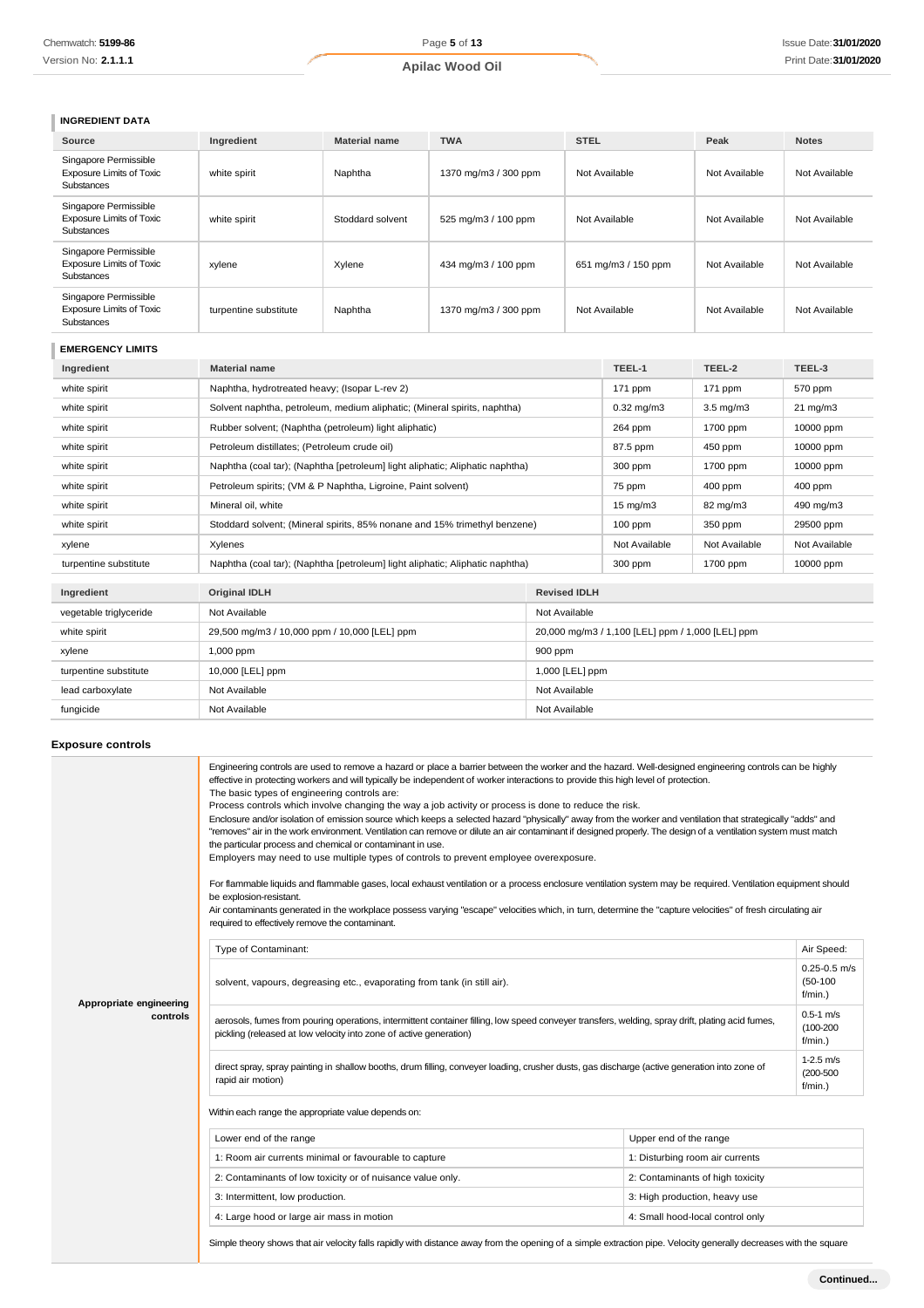Page **6** of **13 Apilac Wood Oil**

|                            | of distance from the extraction point (in simple cases). Therefore the air speed at the extraction point should be adjusted, accordingly, after reference to<br>distance from the contaminating source. The air velocity at the extraction fan, for example, should be a minimum of 1-2 m/s (200-400 f/min.) for extraction of<br>solvents generated in a tank 2 meters distant from the extraction point. Other mechanical considerations, producing performance deficits within the extraction<br>apparatus, make it essential that theoretical air velocities are multiplied by factors of 10 or more when extraction systems are installed or used.                                                                                                                                                                                                                                                                                                                                                                                                                                                                                                                                                                                                                                                                                                                                                                                                                                                                                                                                                                                                                                                                                                                                                                            |
|----------------------------|------------------------------------------------------------------------------------------------------------------------------------------------------------------------------------------------------------------------------------------------------------------------------------------------------------------------------------------------------------------------------------------------------------------------------------------------------------------------------------------------------------------------------------------------------------------------------------------------------------------------------------------------------------------------------------------------------------------------------------------------------------------------------------------------------------------------------------------------------------------------------------------------------------------------------------------------------------------------------------------------------------------------------------------------------------------------------------------------------------------------------------------------------------------------------------------------------------------------------------------------------------------------------------------------------------------------------------------------------------------------------------------------------------------------------------------------------------------------------------------------------------------------------------------------------------------------------------------------------------------------------------------------------------------------------------------------------------------------------------------------------------------------------------------------------------------------------------|
| <b>Personal protection</b> |                                                                                                                                                                                                                                                                                                                                                                                                                                                                                                                                                                                                                                                                                                                                                                                                                                                                                                                                                                                                                                                                                                                                                                                                                                                                                                                                                                                                                                                                                                                                                                                                                                                                                                                                                                                                                                    |
| Eye and face protection    | Safety glasses with side shields.<br>Chemical goggles.<br>Contact lenses may pose a special hazard; soft contact lenses may absorb and concentrate irritants. A written policy document, describing the wearing of<br>lenses or restrictions on use, should be created for each workplace or task. This should include a review of lens absorption and adsorption for the class of<br>chemicals in use and an account of injury experience. Medical and first-aid personnel should be trained in their removal and suitable equipment should be<br>readily available. In the event of chemical exposure, begin eye irrigation immediately and remove contact lens as soon as practicable. Lens should be removed<br>at the first signs of eye redness or irritation - lens should be removed in a clean environment only after workers have washed hands thoroughly. [CDC NIOSH<br>Current Intelligence Bulletin 59], [AS/NZS 1336 or national equivalent]                                                                                                                                                                                                                                                                                                                                                                                                                                                                                                                                                                                                                                                                                                                                                                                                                                                                         |
| <b>Skin protection</b>     | See Hand protection below                                                                                                                                                                                                                                                                                                                                                                                                                                                                                                                                                                                                                                                                                                                                                                                                                                                                                                                                                                                                                                                                                                                                                                                                                                                                                                                                                                                                                                                                                                                                                                                                                                                                                                                                                                                                          |
| Hands/feet protection      | Wear chemical protective gloves, e.g. PVC.<br>Wear safety footwear or safety gumboots, e.g. Rubber<br>The selection of suitable gloves does not only depend on the material, but also on further marks of quality which vary from manufacturer to manufacturer. Where<br>the chemical is a preparation of several substances, the resistance of the glove material can not be calculated in advance and has therefore to be checked prior<br>to the application.<br>The exact break through time for substances has to be obtained from the manufacturer of the protective gloves and has to be observed when making a final<br>choice.<br>Suitability and durability of glove type is dependent on usage. Important factors in the selection of gloves include:<br>frequency and duration of contact,<br>chemical resistance of glove material,<br>glove thickness and<br>dexterity<br>Select gloves tested to a relevant standard (e.g. Europe EN 374, US F739, AS/NZS 2161.1 or national equivalent).<br>When prolonged or frequently repeated contact may occur, a glove with a protection class of 5 or higher (breakthrough time greater than 240 minutes<br>according to EN 374, AS/NZS 2161.10.1 or national equivalent) is recommended.<br>When only brief contact is expected, a glove with a protection class of 3 or higher (breakthrough time greater than 60 minutes according to EN 374, AS/NZS<br>2161.10.1 or national equivalent) is recommended.<br>Some glove polymer types are less affected by movement and this should be taken into account when considering gloves for long-term use.<br>Contaminated gloves should be replaced.<br>Gloves must only be wom on clean hands. After using gloves, hands should be washed and dried thoroughly. Application of a non-perfumed moisturiser is<br>recommended. |
| <b>Body protection</b>     | See Other protection below                                                                                                                                                                                                                                                                                                                                                                                                                                                                                                                                                                                                                                                                                                                                                                                                                                                                                                                                                                                                                                                                                                                                                                                                                                                                                                                                                                                                                                                                                                                                                                                                                                                                                                                                                                                                         |
| Other protection           | Overalls.<br>PVC Apron.<br>PVC protective suit may be required if exposure severe.<br>Eyewash unit.<br>Ensure there is ready access to a safety shower.<br>Some plastic personal protective equipment (PPE) (e.g. gloves, aprons, overshoes) are not recommended as they may produce static electricity.<br>For large scale or continuous use wear tight-weave non-static clothing (no metallic fasteners, cuffs or pockets).<br>Non sparking safety or conductive footwear should be considered. Conductive footwear describes a boot or shoe with a sole made from a conductive compound<br>chemically bound to the bottom components, for permanent control to electrically ground the foot an shall dissipate static electricity from the body to reduce the<br>possibility of ignition of volatile compounds. Electrical resistance must range between 0 to 500,000 ohms. Conductive shoes should be stored in lockers close<br>to the room in which they are worn. Personnel who have been issued conductive footwear should not wear them from their place of work to their homes and<br>return.                                                                                                                                                                                                                                                                                                                                                                                                                                                                                                                                                                                                                                                                                                                            |
| <b>Thermal hazards</b>     | Not Available                                                                                                                                                                                                                                                                                                                                                                                                                                                                                                                                                                                                                                                                                                                                                                                                                                                                                                                                                                                                                                                                                                                                                                                                                                                                                                                                                                                                                                                                                                                                                                                                                                                                                                                                                                                                                      |

# **Recommended material(s)**

#### **GLOVE SELECTION INDEX**

Glove selection is based on a modified presentation of the:

*"***Forsberg Clothing Performance Index".**

The effect(s) of the following substance(s) are taken into account in the *computergenerated* selection:

Apilac Wood Oil

| <b>Material</b>       | <b>CPI</b> |
|-----------------------|------------|
| <b>BUTYL</b>          | C          |
| <b>BUTYL/NEOPRENE</b> | C          |
| <b>HYPALON</b>        | C          |
| NAT+NEOPR+NITRILE     | C          |
| NATURAL+NEOPRENE      | C          |
| <b>NEOPRENE</b>       | C          |
| NEOPRENE/NATURAL      | C          |
| <b>NITRILE</b>        | C          |
| NITRILE+PVC           | C          |
| PE/EVAL/PE            | C          |
| <b>PVA</b>            | C          |
| <b>PVC</b>            | C          |
| PVDC/PE/PVDC          | C          |

#### **Respiratory protection**

Type A-P Filter of sufficient capacity. (AS/NZS 1716 & 1715, EN 143:2000 & 149:2001, ANSI Z88 or national equivalent)

Where the concentration of gas/particulates in the breathing zone, approaches or exceeds the "Exposure Standard" (or ES), respiratory protection is required.

Degree of protection varies with both face-piece and Class of filter; the nature of protection varies with Type of filter.

| <b>Required Minimum</b><br><b>Protection Factor</b> | <b>Half-Face</b><br>Respirator | <b>Full-Face</b><br>Respirator | <b>Powered Air</b><br>Respirator |
|-----------------------------------------------------|--------------------------------|--------------------------------|----------------------------------|
| up to $10 \times ES$                                | Air-line*                      | $A-2$ P <sub>2</sub>           | $A-PAPR-2P2A$                    |
| up to $20 \times ES$                                | ٠                              | $A-3P2$                        | -                                |
| $20+ x ES$                                          | ٠                              | Air-line**                     | -                                |

\* - Continuous-flow; \*\* - Continuous-flow or positive pressure demand

^ - Full-face

A(All classes) = Organic vapours, B AUS or B1 = Acid gasses, B2 = Acid gas or hydrogen cyanide(HCN), B3 = Acid gas or hydrogen cyanide(HCN), E = Sulfur dioxide(SO2), G = Agricultural chemicals, K = Ammonia(NH3), Hg = Mercury, NO = Oxides of nitrogen, MB = Methyl bromide, AX = Low boiling point organic compounds(below 65 degC)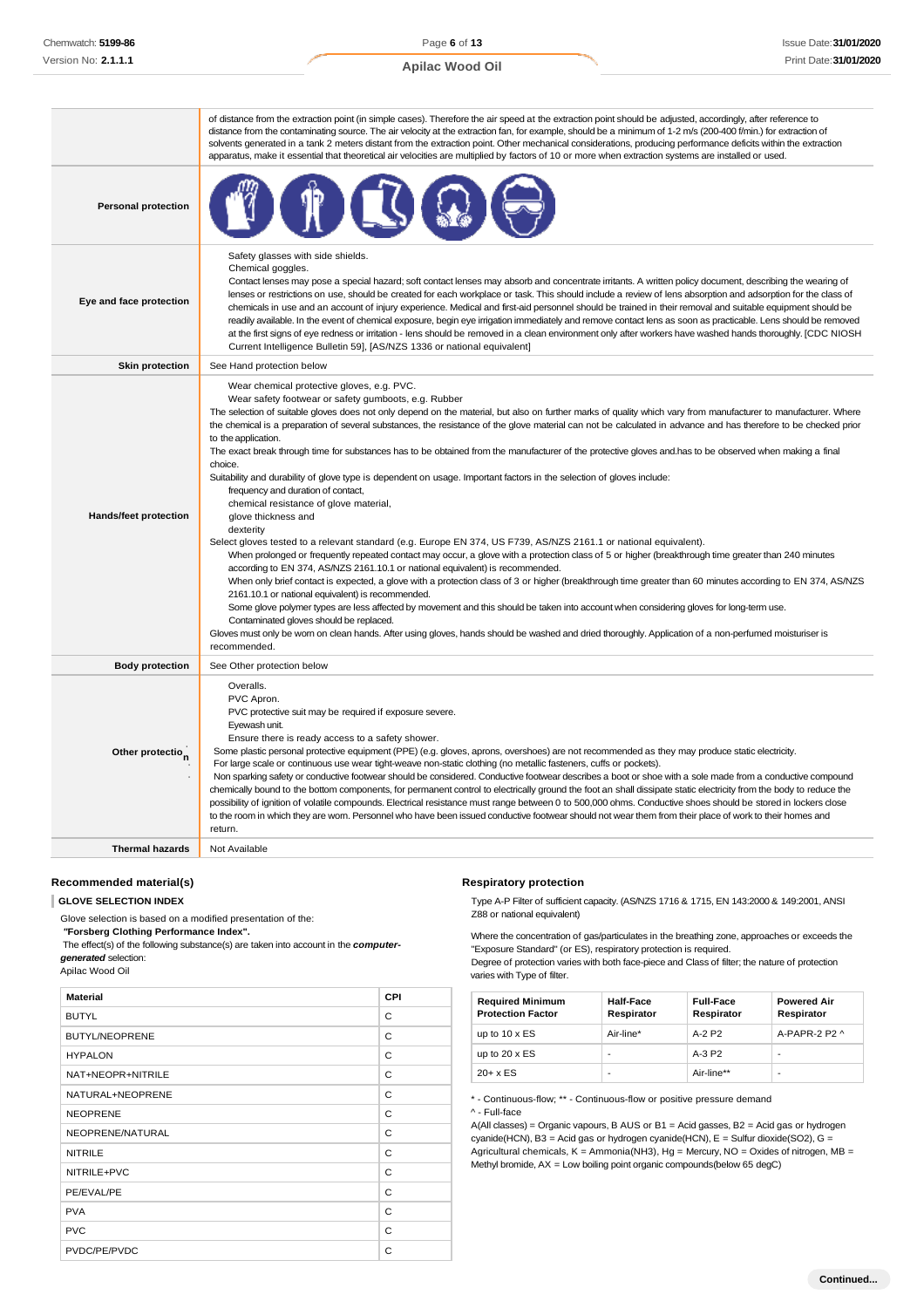| <b>TEFLON</b> |   |
|---------------|---|
|               | ۰ |

\* CPI - Chemwatch Performance Index

A: Best Selection

B: Satisfactory; may degrade after 4 hours continuous immersion

C: Poor to Dangerous Choice for other than short term immersion

**NOTE**: As a series of factors will influence the actual performance of the glove, a final selection must be based on detailed observation. -

\* Where the glove is to be used on a short term, casual or infrequent basis, factors such as "feel" or convenience (e.g. disposability), may dictate a choice of gloves which might otherwise be unsuitable following long-term or frequent use. A qualified practitioner should be consulted.

# **SECTION 9 PHYSICAL AND CHEMICAL PROPERTIES**

# **Information on basic physical and chemical properties**

| Appearance                                      | Clear or coloured liquid; does not mix with water. |                                                   |                |
|-------------------------------------------------|----------------------------------------------------|---------------------------------------------------|----------------|
|                                                 |                                                    |                                                   |                |
| <b>Physical state</b>                           | Liquid                                             | Relative density (Water = 1)                      | Not Available  |
| Odour                                           | Not Available                                      | <b>Partition coefficient</b><br>n-octanol / water | Not Available  |
| <b>Odour threshold</b>                          | Not Available                                      | Auto-ignition temperature<br>$(^{\circ}C)$        | Not Available  |
| pH (as supplied)                                | Not Applicable                                     | Decomposition<br>temperature                      | Not Available  |
| Melting point / freezing<br>point (°C)          | Not Available                                      | Viscosity (cSt)                                   | Not Available  |
| Initial boiling point and<br>boiling range (°C) | Not Available                                      | Molecular weight (g/mol)                          | Not Applicable |
| Flash point (°C)                                | Not Available                                      | <b>Taste</b>                                      | Not Available  |
| <b>Evaporation rate</b>                         | Not Available                                      | <b>Explosive properties</b>                       | Not Available  |
| Flammability                                    | Not Available                                      | <b>Oxidising properties</b>                       | Not Available  |
| Upper Explosive Limit (%)                       | Not Available                                      | Surface Tension (dyn/cm or<br>$mN/m$ )            | Not Available  |
| Lower Explosive Limit (%)                       | Not Available                                      | <b>Volatile Component (%vol)</b>                  | Not Available  |
| Vapour pressure (kPa)                           | Not Available                                      | Gas group                                         | Not Available  |
| Solubility in water (g/L)                       | Immiscible                                         | pH as a solution (1%)                             | Not Applicable |
| Vapour density (Air = 1)                        | Not Available                                      | VOC g/L                                           | Not Available  |
|                                                 |                                                    |                                                   |                |

# **SECTION 10 STABILITY AND REACTIVITY**

| Reactivity                            | See section 7                                                                                                                    |
|---------------------------------------|----------------------------------------------------------------------------------------------------------------------------------|
| <b>Chemical stability</b>             | Unstable in the presence of incompatible materials.<br>Product is considered stable.<br>Hazardous polymerisation will not occur. |
| Possibility of hazardous<br>reactions | See section 7                                                                                                                    |
| <b>Conditions to avoid</b>            | See section 7                                                                                                                    |
| Incompatible materials                | See section 7                                                                                                                    |
| Hazardous decomposition<br>products   | See section 5                                                                                                                    |

### **SECTION 11 TOXICOLOGICAL INFORMATION**

#### **Information on toxicological effects**

| Inhaled   | Inhalation of vapours may cause drowsiness and dizziness. This may be accompanied by sleepiness, reduced alertness, loss of reflexes, lack of co-ordination,<br>and vertigo.<br>Inhalation of vapours or aerosols (mists, fumes), generated by the material during the course of normal handling, may be damaging to the health of the<br>individual.<br>There is some evidence to suggest that the material can cause respiratory irritation in some persons. The body's response to such irritation can cause further<br>lung damage.<br>Inhaling high concentrations of mixed hydrocarbons can cause narcosis, with nausea, vomiting and lightheadedness. Low molecular weight (C2-C12)<br>hydrocarbons can irritate mucous membranes and cause incoordination, giddiness, nausea, vertigo, confusion, headache, appetite loss, drowsiness, tremors<br>and stupor.<br>Central nervous system (CNS) depression may include general discomfort, symptoms of giddiness, headache, dizziness, nausea, anaesthetic effects, slowed<br>reaction time, slurred speech and may progress to unconsciousness. Serious poisonings may result in respiratory depression and may be fatal.<br>Inhalation of high concentrations of gas/vapour causes lung irritation with coughing and nausea, central nervous depression with headache and dizziness,<br>slowing of reflexes, fatigue and inco-ordination.<br>Exposure to white spirit may cause nausea and vertigo. |
|-----------|-------------------------------------------------------------------------------------------------------------------------------------------------------------------------------------------------------------------------------------------------------------------------------------------------------------------------------------------------------------------------------------------------------------------------------------------------------------------------------------------------------------------------------------------------------------------------------------------------------------------------------------------------------------------------------------------------------------------------------------------------------------------------------------------------------------------------------------------------------------------------------------------------------------------------------------------------------------------------------------------------------------------------------------------------------------------------------------------------------------------------------------------------------------------------------------------------------------------------------------------------------------------------------------------------------------------------------------------------------------------------------------------------------------------------------------------------------------|
| Ingestion | Swallowing of the liquid may cause aspiration into the lungs with the risk of chemical pneumonitis; serious consequences may result. (ICSC13733)<br>Ingestion of petroleum hydrocarbons can irritate the pharynx, oesophagus, stomach and small intestine, and cause swellings and ulcers of the mucous.<br>Symptoms include a buming mouth and throat; larger amounts can cause nausea and vomiting, narcosis, weakness, dizziness, slow and shallow breathing,<br>abdominal swelling, unconsciousness and convulsions.                                                                                                                                                                                                                                                                                                                                                                                                                                                                                                                                                                                                                                                                                                                                                                                                                                                                                                                                    |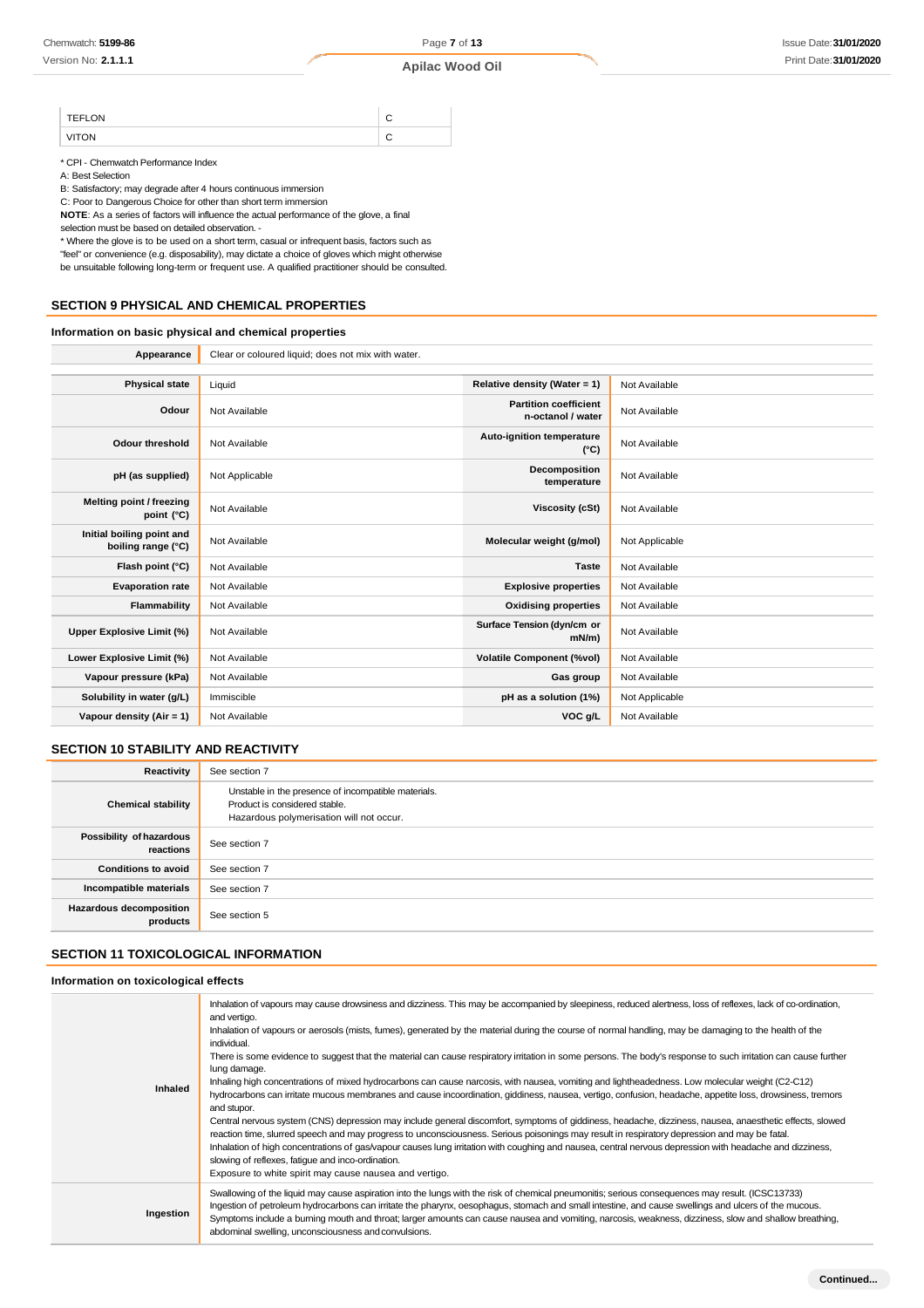|                     | Accidental ingestion of the material may be harmful; animal experiments indicate that ingestion of less than 150 gram may be fatal or may produce serious<br>damage to the health of the individual.                                                                                                                                                                                                                                                                                                                                                                                                                                                                                                                                                                                                                                                                                                                                                                                                                                                                                                                                                                                                                                                            |
|---------------------|-----------------------------------------------------------------------------------------------------------------------------------------------------------------------------------------------------------------------------------------------------------------------------------------------------------------------------------------------------------------------------------------------------------------------------------------------------------------------------------------------------------------------------------------------------------------------------------------------------------------------------------------------------------------------------------------------------------------------------------------------------------------------------------------------------------------------------------------------------------------------------------------------------------------------------------------------------------------------------------------------------------------------------------------------------------------------------------------------------------------------------------------------------------------------------------------------------------------------------------------------------------------|
| <b>Skin Contact</b> | This material can cause inflammation of the skin on contact in some persons.<br>The material may accentuate any pre-existing dermatitis condition<br>Repeated exposure may cause skin cracking, flaking or drying following normal handling and use.<br>Open cuts, abraded or irritated skin should not be exposed to this material<br>Entry into the blood-stream, through, for example, cuts, abrasions or lesions, may produce systemic injury with harmful effects. Examine the skin prior to the use<br>of the material and ensure that any external damage is suitably protected.<br>Aromatic hydrocarbons may produce sensitivity and redness of the skin. They are not likely to be absorbed into the body through the skin but branched species<br>are more likely to.                                                                                                                                                                                                                                                                                                                                                                                                                                                                                 |
| Eye                 | There is some evidence to suggest that this material can cause eye irritation and damage in some persons.<br>Direct eye contact with petroleum hydrocarbons can be painful, and the corneal epithelium may be temporarily damaged. Aromatic species can cause irritation<br>and excessive tear secretion.                                                                                                                                                                                                                                                                                                                                                                                                                                                                                                                                                                                                                                                                                                                                                                                                                                                                                                                                                       |
| Chronic             | There has been some concem that this material can cause cancer or mutations but there is not enough data to make an assessment.<br>Substance accumulation, in the human body, may occur and may cause some concern following repeated or long-term occupational exposure.<br>There is some evidence from animal testing that exposure to this material may result in toxic effects to the unbom baby.<br>Constant or exposure over long periods to mixed hydrocarbons may produce stupor with dizziness, weakness and visual disturbance, weight loss and anaemia,<br>and reduced liver and kidney function. Skin exposure may result in drying and cracking and redness of the skin.<br>Immersion of the hands and forearms in white spirits may quickly result in inflammation of the skin and follicles. Workers exposed to white spirit have reported<br>nausea and vomiting and one worker has been reported to develop aplastic anaemia, bone marrow depression and this person later died from septicaemia.<br>Exposure to the material for prolonged periods may cause physical defects in the developing embryo (teratogenesis).<br>Chronic solvent inhalation exposures may result in nervous system impairment and liver and blood changes. [PATTYS] |

|                       | <b>TOXICITY</b>                                                                                                                                              | <b>IRRITATION</b>                                                                                                                                     |  |
|-----------------------|--------------------------------------------------------------------------------------------------------------------------------------------------------------|-------------------------------------------------------------------------------------------------------------------------------------------------------|--|
| Apilac Wood Oil       | Not Available                                                                                                                                                | Not Available                                                                                                                                         |  |
|                       | <b>TOXICITY</b>                                                                                                                                              | <b>IRRITATION</b>                                                                                                                                     |  |
|                       | Dermal (rabbit) LD50: >1900 mg/kg <sup>[1]</sup>                                                                                                             | Eye (human): 470 ppm/15m                                                                                                                              |  |
|                       | Dermal (rabbit) LD50: >1900 mg/kg <sup>[1]</sup>                                                                                                             | Eye (rabbit): 500 mg/24h moderate                                                                                                                     |  |
|                       | Dermal (rabbit) LD50: >1900 mg/kg <sup>[1]</sup>                                                                                                             | Nil reported                                                                                                                                          |  |
|                       | Dermal (rabbit) LD50: >1900 mg/kg <sup>[1]</sup>                                                                                                             |                                                                                                                                                       |  |
|                       | Dermal (rabbit) LD50: >2000 mg/kg <sup>[1]</sup>                                                                                                             |                                                                                                                                                       |  |
|                       | Dermal (rabbit) LD50: >3000 mg/kg <sup>[2]</sup>                                                                                                             |                                                                                                                                                       |  |
|                       | dermal (rat) LD50: 28000 mg/kg*n <sup>[2]</sup>                                                                                                              |                                                                                                                                                       |  |
|                       | Inhalation (rat) LC50: >1400 ppm/8H[2]                                                                                                                       |                                                                                                                                                       |  |
| white spirit          | Inhalation (rat) LC50: 3400 ppm/4H <sup>[2]</sup>                                                                                                            |                                                                                                                                                       |  |
|                       | Inhalation (rat) LC50: 61 mg/L/4H <sup>[2]</sup>                                                                                                             |                                                                                                                                                       |  |
|                       | Oral (rat) LD50: >19650 mg/kgd <sup>[2]</sup>                                                                                                                |                                                                                                                                                       |  |
|                       | Oral (rat) LD50: >4300 mg/kgd <sup>[2]</sup>                                                                                                                 |                                                                                                                                                       |  |
|                       | Oral (rat) LD50: >4500 mg/kg <sup>[1]</sup>                                                                                                                  |                                                                                                                                                       |  |
|                       | Oral (rat) LD50: >4500 mg/kg <sup>[1]</sup>                                                                                                                  |                                                                                                                                                       |  |
|                       | Oral (rat) LD50: >4500 mg/kg <sup>[1]</sup>                                                                                                                  |                                                                                                                                                       |  |
|                       | Oral (rat) LD50: >4500 mg/kg <sup>[1]</sup>                                                                                                                  |                                                                                                                                                       |  |
|                       | Oral (rat) LD50: >5000 mg/kg <sup>[2]</sup>                                                                                                                  |                                                                                                                                                       |  |
|                       | Oral (rat) LD50: >5000 mg/kg <sup>[1]</sup>                                                                                                                  |                                                                                                                                                       |  |
|                       | <b>TOXICITY</b>                                                                                                                                              | <b>IRRITATION</b>                                                                                                                                     |  |
|                       | Dermal (rabbit) LD50: >1700 mg/kg <sup>[2]</sup>                                                                                                             | Eye (human): 200 ppm irritant                                                                                                                         |  |
| xylene                | Inhalation (rat) LC50: 5000 ppm/4h <sup>[2]</sup>                                                                                                            | Eye (rabbit): 5 mg/24h SEVERE                                                                                                                         |  |
|                       | Oral (rat) LD50: 4300 mg/kgt <sup>[2]</sup>                                                                                                                  | Eye (rabbit): 87 mg mild                                                                                                                              |  |
|                       |                                                                                                                                                              | Skin (rabbit):500 mg/24h moderate                                                                                                                     |  |
|                       | <b>TOXICITY</b>                                                                                                                                              | <b>IRRITATION</b>                                                                                                                                     |  |
|                       | Dermal (rabbit) LD50: >3000 mg/kg <sup>[2]</sup>                                                                                                             | Not Available                                                                                                                                         |  |
| turpentine substitute | Inhalation (rat) LC50: 61 mg/L/4H <sup>[2]</sup>                                                                                                             |                                                                                                                                                       |  |
|                       | Oral (rat) LD50: >5000 mg/kg <sup>[2]</sup>                                                                                                                  |                                                                                                                                                       |  |
| Legend:               | extracted from RTECS - Register of Toxic Effect of chemical Substances                                                                                       | 1. Value obtained from Europe ECHA Registered Substances - Acute toxicity 2.* Value obtained from manufacturer's SDS. Unless otherwise specified data |  |
|                       |                                                                                                                                                              |                                                                                                                                                       |  |
|                       | for petroleum:                                                                                                                                               | This product contains benzene which is known to cause acute myeloid leukaemia and n-hexane which has been shown to metabolize to compounds which are  |  |
| <b>WHITE SPIRIT</b>   | neuropathic.                                                                                                                                                 |                                                                                                                                                       |  |
|                       | This product contains toluene. There are indications from animal studies that prolonged exposure to high concentrations of toluene may lead to hearing loss. |                                                                                                                                                       |  |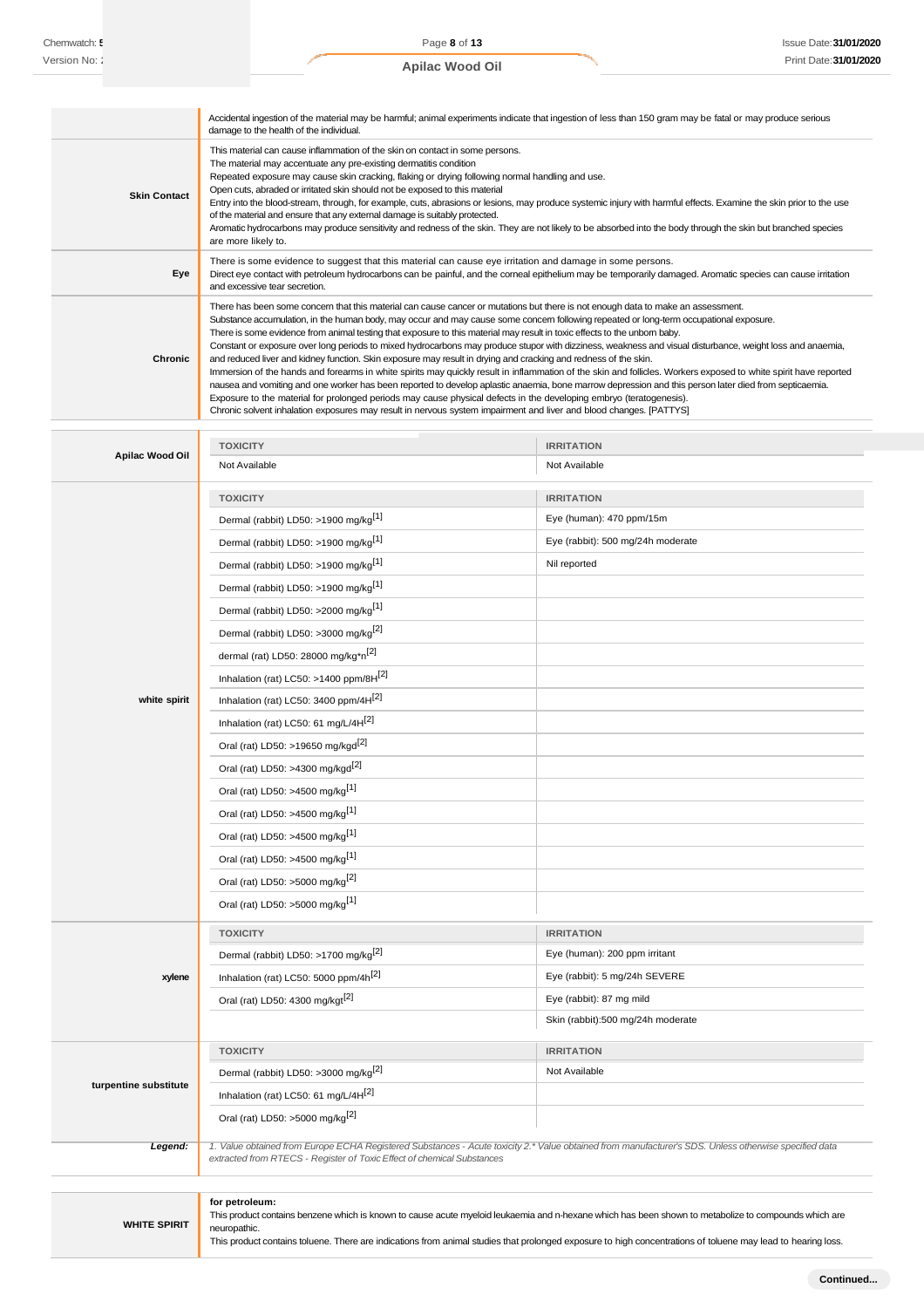|                                             | This product contains ethyl benzene and naphthalene from which there is evidence of tumours in rodents<br>Carcinogenicity: Inhalation exposure to mice causes liver tumours, which are not considered relevant to humans. Inhalation exposure to rats causes kidney<br>tumours which are not considered relevant to humans.<br>Mutagenicity: There is a large database of mutagenicity studies on gasoline and gasoline blending streams, which use a wide variety of endpoints and give<br>predominantly negative results. All in vivo studies in animals and recent studies in exposed humans (e.g. petrol service station attendants) have shown negative<br>results in mutagenicity assays.<br>Reproductive Toxicity: Repeated exposure of pregnant rats to high concentrations of toluene (around or exceeding 1000 ppm) can cause developmental<br>effects, such as lower birth weight and developmental neurotoxicity, on the foetus. However, in a two-generation reproductive study in rats exposed to gasoline<br>vapour condensate, no adverse effects on the foetus were observed.<br>Human Effects: Prolonged/ repeated contact may cause defatting of the skin which can lead to dermatitis and may make the skin more susceptible to irritation<br>and penetration by other materials.<br>Lifetime exposure of rodents to gasoline produces carcinogenicity although the relevance to humans has been questioned. Gasoline induces kidney cancer in<br>male rats as a consequence of accumulation of the alpha2-microglobulin protein in hyaline droplets in the male (but not female) rat kidney. Such abnormal<br>accumulation represents lysosomal overload and leads to chronic renal tubular cell degeneration, accumulation of cell debris, mineralisation of renal medullary<br>tubules and necrosis. A sustained regenerative proliferation occurs in epithelial cells with subsequent neoplastic transformation with continued exposure. The<br>alpha2-microglobulin is produced under the influence of hormonal controls in male rats but not in females and, more importantly, not in humans.<br>white spirit, as CAS RN 8052-41-3                                                                                                                                                                                                                                                                                                                                                                                                                                                                                                                                                                                                                                                                                                                                                                                                                                                                                                                                                                                                                                                                                                                                                                                                                                                                                                                                                                                                                                                                                                                                                                                                                                                                                                                                                                                                                                                                                                                                                                                                                                          |                                      |                                                                                          |  |  |  |
|---------------------------------------------|-------------------------------------------------------------------------------------------------------------------------------------------------------------------------------------------------------------------------------------------------------------------------------------------------------------------------------------------------------------------------------------------------------------------------------------------------------------------------------------------------------------------------------------------------------------------------------------------------------------------------------------------------------------------------------------------------------------------------------------------------------------------------------------------------------------------------------------------------------------------------------------------------------------------------------------------------------------------------------------------------------------------------------------------------------------------------------------------------------------------------------------------------------------------------------------------------------------------------------------------------------------------------------------------------------------------------------------------------------------------------------------------------------------------------------------------------------------------------------------------------------------------------------------------------------------------------------------------------------------------------------------------------------------------------------------------------------------------------------------------------------------------------------------------------------------------------------------------------------------------------------------------------------------------------------------------------------------------------------------------------------------------------------------------------------------------------------------------------------------------------------------------------------------------------------------------------------------------------------------------------------------------------------------------------------------------------------------------------------------------------------------------------------------------------------------------------------------------------------------------------------------------------------------------------------------------------------------------------------------------------------------------------------------------------------------------------------------------------------------------------------------------------------------------------------------------------------------------------------------------------------------------------------------------------------------------------------------------------------------------------------------------------------------------------------------------------------------------------------------------------------------------------------------------------------------------------------------------------------------------------------------------------------------------------------------------------------------------------------------------------------------------------------------------------------------------------------------------------------------------------------------------------------------------------------------------------------------------------------------------------------------------------------------------------------------------------------------------------------------------------------------------------------------------------------------------------------------------------------------------------------------------------------------------------------------------------------------------------------------------------------------------------------------------------------------------------------------------------------------------------------------------------------------------------------------------------------|--------------------------------------|------------------------------------------------------------------------------------------|--|--|--|
| <b>XYLENE</b>                               | The material may produce severe irritation to the eye causing pronounced inflammation. Repeated or prolonged exposure to irritants may produce<br>conjunctivitis.<br>The material may cause skin irritation after prolonged or repeated exposure and may produce on contact skin redness, swelling, the production of vesicles,<br>scaling and thickening of the skin.<br>The substance is classified by IARC as Group 3:<br><b>NOT</b> classifiable as to its carcinogenicity to humans.<br>Evidence of carcinogenicity may be inadequate or limited in animal testing.<br>Reproductive effector in rats                                                                                                                                                                                                                                                                                                                                                                                                                                                                                                                                                                                                                                                                                                                                                                                                                                                                                                                                                                                                                                                                                                                                                                                                                                                                                                                                                                                                                                                                                                                                                                                                                                                                                                                                                                                                                                                                                                                                                                                                                                                                                                                                                                                                                                                                                                                                                                                                                                                                                                                                                                                                                                                                                                                                                                                                                                                                                                                                                                                                                                                                                                                                                                                                                                                                                                                                                                                                                                                                                                                                                                                             |                                      |                                                                                          |  |  |  |
| <b>TURPENTINE SUBSTITUTE</b>                | for petroleum:<br>This product contains benzene which is known to cause acute myeloid leukaemia and n-hexane which has been shown to metabolize to compounds which are<br>neuropathic.<br>This product contains toluene. There are indications from animal studies that prolonged exposure to high concentrations of toluene may lead to hearing loss.<br>This product contains ethyl benzene and naphthalene from which there is evidence of tumours in rodents<br>Carcinogenicity: Inhalation exposure to mice causes liver tumours, which are not considered relevant to humans. Inhalation exposure to rats causes kidney<br>tumours which are not considered relevant to humans.<br>Mutagenicity: There is a large database of mutagenicity studies on gasoline and gasoline blending streams, which use a wide variety of endpoints and give<br>predominantly negative results. All in vivo studies in animals and recent studies in exposed humans (e.g. petrol service station attendants) have shown negative<br>results in mutagenicity assays.<br>Reproductive Toxicity: Repeated exposure of pregnant rats to high concentrations of toluene (around or exceeding 1000 ppm) can cause developmental<br>effects, such as lower birth weight and developmental neurotoxicity, on the foetus. However, in a two-generation reproductive study in rats exposed to gasoline<br>vapour condensate, no adverse effects on the foetus were observed.<br>Human Effects: Prolonged/repeated contact may cause defatting of the skin which can lead to dermatitis and may make the skin more susceptible to irritation<br>and penetration by other materials.<br>Lifetime exposure of rodents to gasoline produces carcinogenicity although the relevance to humans has been questioned. Gasoline induces kidney cancer in<br>male rats as a consequence of accumulation of the alpha2-microglobulin protein in hyaline droplets in the male (but not female) rat kidney. Such abnormal<br>accumulation represents lysosomal overload and leads to chronic renal tubular cell degeneration, accumulation of cell debris, mineralisation of renal medullary<br>tubules and necrosis. A sustained regenerative proliferation occurs in epithelial cells with subsequent neoplastic transformation with continued exposure. The<br>alpha2-microglobulin is produced under the influence of hormonal controls in male rats but not in females and, more importantly, not in humans.<br>The material may produce severe irritation to the eye causing pronounced inflammation. Repeated or prolonged exposure to irritants may produce<br>conjunctivitis.<br>The material may cause skin irritation after prolonged or repeated exposure and may produce on contact skin redness, swelling, the production of vesicles,<br>scaling and thickening of the skin.<br>Asthma-like symptoms may continue for months or even years after exposure to the material ceases. This may be due to a non-allergenic condition known as<br>reactive airways dysfunction syndrome (RADS) which can occur following exposure to high levels of highly irritating compound. Key criteria for the diagnosis<br>of RADS include the absence of preceding respiratory disease, in a non-atopic individual, with abrupt onset of persistent asthma-like symptoms within minutes<br>to hours of a documented exposure to the irritant. A reversible airflow pattern, on spirometry, with the presence of moderate to severe bronchial hyperreactivity<br>on methacholine challenge testing and the lack of minimal lymphocytic inflammation, without eosinophilia, have also been included in the criteria for diagnosis<br>of RADS. RADS (or asthma) following an irritating inhalation is an infrequent disorder with rates related to the concentration of and duration of exposure to the<br>irritating substance. Industrial bronchitis, on the other hand, is a disorder that occurs as result of exposure due to high concentrations of irritating substance<br>(often particulate in nature) and is completely reversible after exposure ceases. The disorder is characterised by dyspnea, cough and mucus production. |                                      |                                                                                          |  |  |  |
| <b>Acute Toxicity</b>                       | ◎                                                                                                                                                                                                                                                                                                                                                                                                                                                                                                                                                                                                                                                                                                                                                                                                                                                                                                                                                                                                                                                                                                                                                                                                                                                                                                                                                                                                                                                                                                                                                                                                                                                                                                                                                                                                                                                                                                                                                                                                                                                                                                                                                                                                                                                                                                                                                                                                                                                                                                                                                                                                                                                                                                                                                                                                                                                                                                                                                                                                                                                                                                                                                                                                                                                                                                                                                                                                                                                                                                                                                                                                                                                                                                                                                                                                                                                                                                                                                                                                                                                                                                                                                                                                     | Carcinogenicity                      | ◎                                                                                        |  |  |  |
| <b>Skin Irritation/Corrosion</b>            | ✔                                                                                                                                                                                                                                                                                                                                                                                                                                                                                                                                                                                                                                                                                                                                                                                                                                                                                                                                                                                                                                                                                                                                                                                                                                                                                                                                                                                                                                                                                                                                                                                                                                                                                                                                                                                                                                                                                                                                                                                                                                                                                                                                                                                                                                                                                                                                                                                                                                                                                                                                                                                                                                                                                                                                                                                                                                                                                                                                                                                                                                                                                                                                                                                                                                                                                                                                                                                                                                                                                                                                                                                                                                                                                                                                                                                                                                                                                                                                                                                                                                                                                                                                                                                                     | Reproductivity                       | O                                                                                        |  |  |  |
| <b>Serious Eye</b><br>Damage/Irritation     | O                                                                                                                                                                                                                                                                                                                                                                                                                                                                                                                                                                                                                                                                                                                                                                                                                                                                                                                                                                                                                                                                                                                                                                                                                                                                                                                                                                                                                                                                                                                                                                                                                                                                                                                                                                                                                                                                                                                                                                                                                                                                                                                                                                                                                                                                                                                                                                                                                                                                                                                                                                                                                                                                                                                                                                                                                                                                                                                                                                                                                                                                                                                                                                                                                                                                                                                                                                                                                                                                                                                                                                                                                                                                                                                                                                                                                                                                                                                                                                                                                                                                                                                                                                                                     | <b>STOT - Single Exposure</b>        | ✔                                                                                        |  |  |  |
| <b>Respiratory or Skin</b><br>sensitisation | O                                                                                                                                                                                                                                                                                                                                                                                                                                                                                                                                                                                                                                                                                                                                                                                                                                                                                                                                                                                                                                                                                                                                                                                                                                                                                                                                                                                                                                                                                                                                                                                                                                                                                                                                                                                                                                                                                                                                                                                                                                                                                                                                                                                                                                                                                                                                                                                                                                                                                                                                                                                                                                                                                                                                                                                                                                                                                                                                                                                                                                                                                                                                                                                                                                                                                                                                                                                                                                                                                                                                                                                                                                                                                                                                                                                                                                                                                                                                                                                                                                                                                                                                                                                                     | ∾<br><b>STOT - Repeated Exposure</b> |                                                                                          |  |  |  |
| <b>Mutagenicity</b>                         | ◎                                                                                                                                                                                                                                                                                                                                                                                                                                                                                                                                                                                                                                                                                                                                                                                                                                                                                                                                                                                                                                                                                                                                                                                                                                                                                                                                                                                                                                                                                                                                                                                                                                                                                                                                                                                                                                                                                                                                                                                                                                                                                                                                                                                                                                                                                                                                                                                                                                                                                                                                                                                                                                                                                                                                                                                                                                                                                                                                                                                                                                                                                                                                                                                                                                                                                                                                                                                                                                                                                                                                                                                                                                                                                                                                                                                                                                                                                                                                                                                                                                                                                                                                                                                                     | <b>Aspiration Hazard</b>             | ✔                                                                                        |  |  |  |
|                                             |                                                                                                                                                                                                                                                                                                                                                                                                                                                                                                                                                                                                                                                                                                                                                                                                                                                                                                                                                                                                                                                                                                                                                                                                                                                                                                                                                                                                                                                                                                                                                                                                                                                                                                                                                                                                                                                                                                                                                                                                                                                                                                                                                                                                                                                                                                                                                                                                                                                                                                                                                                                                                                                                                                                                                                                                                                                                                                                                                                                                                                                                                                                                                                                                                                                                                                                                                                                                                                                                                                                                                                                                                                                                                                                                                                                                                                                                                                                                                                                                                                                                                                                                                                                                       | Legend:                              | $\blacktriangleright$ - Data available but does not fill the criteria for classification |  |  |  |

- *– Data required to make classificationavailable*
- *– Data Not Available to makeclassification*

# **SECTION 12 ECOLOGICAL INFORMATION**

<span id="page-8-0"></span>

| <b>Toxicity</b> |             |                           |                               |               |        |
|-----------------|-------------|---------------------------|-------------------------------|---------------|--------|
| Ingredient      | Endpoint    | <b>Test Duration (hr)</b> | <b>Species</b>                | Value         | Source |
| white spirit    | <b>EC50</b> | 72                        | Algae or other aquatic plants | $=13$ mg/L    |        |
| white spirit    | <b>EC50</b> | 72                        | Algae or other aquatic plants | $=30000$ mg/L |        |
| white spirit    | <b>NOEC</b> | 72                        | Algae or other aquatic plants | $=0.1$ mg/L   |        |
| white spirit    | EC50        | 96                        | Algae or other aquatic plants | 64mg/L        |        |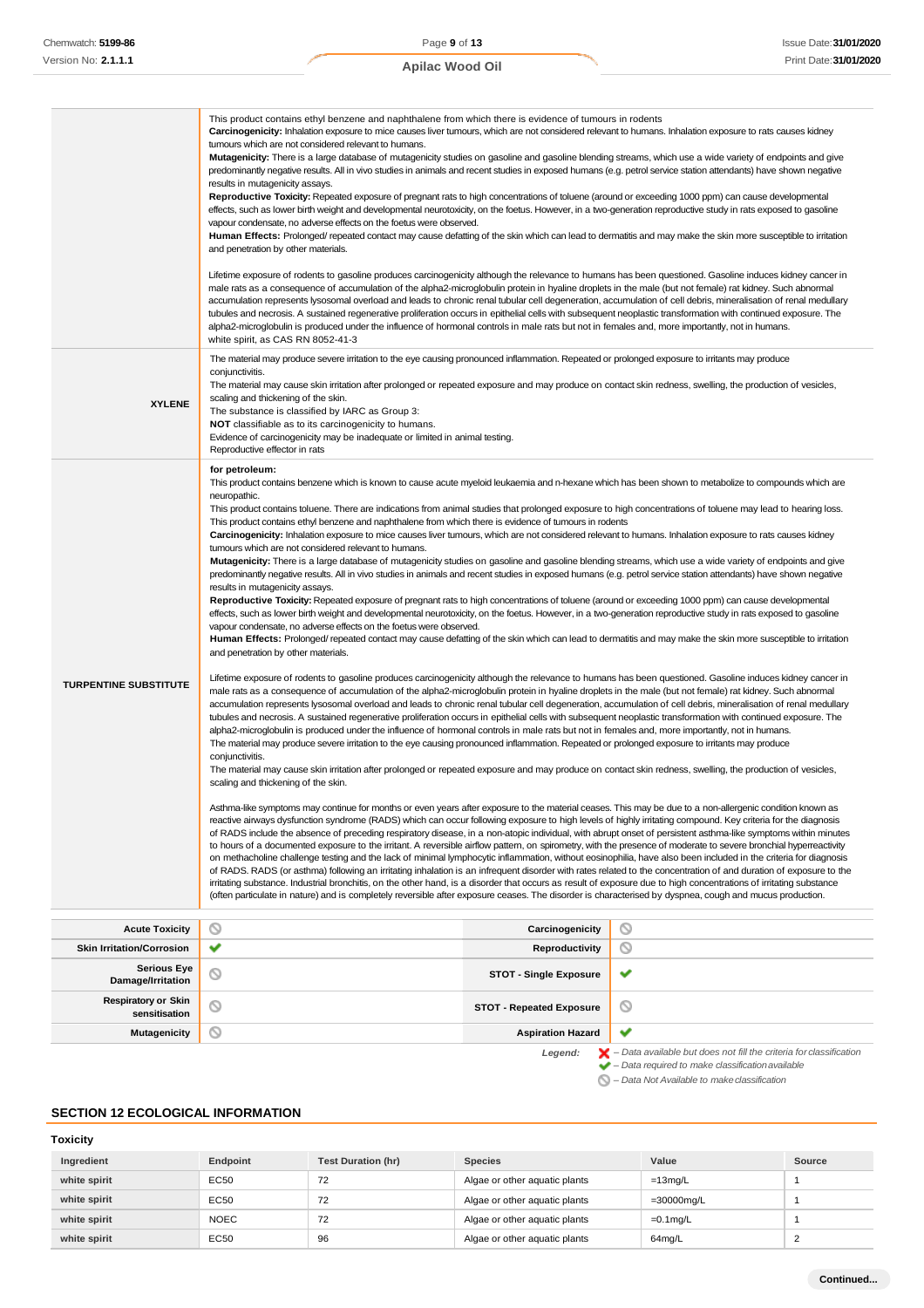#### **Apilac Wood Oil**

| white spirit          | <b>EC50</b> | 96                                                                                                                                                                                                                                                                                                       | Algae or other aquatic plants | 64mg/L              | $\overline{2}$ |
|-----------------------|-------------|----------------------------------------------------------------------------------------------------------------------------------------------------------------------------------------------------------------------------------------------------------------------------------------------------------|-------------------------------|---------------------|----------------|
| white spirit          | EC50        | 48                                                                                                                                                                                                                                                                                                       | Crustacea                     | >100mg/L            | $\mathbf{1}$   |
| white spirit          | EC50        | 96                                                                                                                                                                                                                                                                                                       | Algae or other aquatic plants | $=450$ mg/L         | $\mathbf{1}$   |
| white spirit          | EC50        | 72                                                                                                                                                                                                                                                                                                       | Algae or other aquatic plants | $=6.5$ mg/L         | $\mathbf{1}$   |
| white spirit          | <b>NOEC</b> | 72                                                                                                                                                                                                                                                                                                       | Algae or other aquatic plants | $<$ 0.1 $mq/L$      | $\mathbf{1}$   |
| white spirit          | <b>BCF</b>  | 96                                                                                                                                                                                                                                                                                                       | Fish                          | $0.2$ mg/L          | $\overline{4}$ |
| white spirit          | EC20        | 168                                                                                                                                                                                                                                                                                                      | Crustacea                     | $0.11$ mg/L         | 4              |
| white spirit          | EC50        | 48                                                                                                                                                                                                                                                                                                       | Crustacea                     | $0.058$ mg/L        | 4              |
| white spirit          | <b>LC50</b> | 96                                                                                                                                                                                                                                                                                                       | Fish                          | 0.00746mg/L         | $\overline{4}$ |
| white spirit          | <b>NOEC</b> | 168                                                                                                                                                                                                                                                                                                      | Crustacea                     | $=0.05$ mg/L        | 4              |
| white spirit          | <b>EC50</b> | 48                                                                                                                                                                                                                                                                                                       | Crustacea                     | 3.7 <sub>mg/L</sub> | $\overline{4}$ |
| white spirit          | <b>LC50</b> | 96                                                                                                                                                                                                                                                                                                       | Fish                          | $8.8$ mg/L          | 4              |
| white spirit          | EC50        | 72                                                                                                                                                                                                                                                                                                       | Algae or other aquatic plants | $=6.5$ mg/L         | $\mathbf{1}$   |
| white spirit          | <b>NOEC</b> | 72                                                                                                                                                                                                                                                                                                       | Algae or other aquatic plants | $<$ 0.1 $mg/L$      | $\mathbf{1}$   |
| white spirit          | <b>EC50</b> | 96                                                                                                                                                                                                                                                                                                       | Algae or other aquatic plants | 64mg/L              | $\overline{2}$ |
| white spirit          | EC50        | 72                                                                                                                                                                                                                                                                                                       | Algae or other aquatic plants | $=6.5$ mg/L         | $\mathbf{1}$   |
| white spirit          | <b>NOEC</b> | 72                                                                                                                                                                                                                                                                                                       | Algae or other aquatic plants | $<$ 0.1 $mg/L$      | $\mathbf{1}$   |
| white spirit          | <b>LC50</b> | 96                                                                                                                                                                                                                                                                                                       | Fish                          | >10000mg/L          | $\overline{2}$ |
| xylene                | <b>EC50</b> | 24                                                                                                                                                                                                                                                                                                       | Crustacea                     | $0.711$ mg/L        | $\overline{4}$ |
| xylene                | <b>LC50</b> | 96                                                                                                                                                                                                                                                                                                       | Fish                          | 0.0013404mg/L       | 4              |
| xylene                | EC50        | 48                                                                                                                                                                                                                                                                                                       | Crustacea                     | $>3.4$ mg/L         | $\overline{2}$ |
| xylene                | EC50        | 72                                                                                                                                                                                                                                                                                                       | Algae or other aquatic plants | 4.6mg/L             | $\overline{2}$ |
| xylene                | <b>NOEC</b> | 73                                                                                                                                                                                                                                                                                                       | Algae or other aquatic plants | $0.44$ mg/L         | $\overline{2}$ |
| turpentine substitute | EC50        | 48                                                                                                                                                                                                                                                                                                       | Crustacea                     | 3.7 <sub>mg/L</sub> | 4              |
| turpentine substitute | <b>LC50</b> | 96                                                                                                                                                                                                                                                                                                       | Fish                          | $8.8$ mg/L          | 4              |
| turpentine substitute | EC50        | 72                                                                                                                                                                                                                                                                                                       | Algae or other aquatic plants | $=6.5$ mg/L         | $\mathbf{1}$   |
| turpentine substitute | <b>NOEC</b> | 72                                                                                                                                                                                                                                                                                                       | Algae or other aquatic plants | $<$ 0.1 $mg/L$      | $\mathbf{1}$   |
| turpentine substitute | EC50        | 96                                                                                                                                                                                                                                                                                                       | Algae or other aquatic plants | 64mg/L              | $\overline{2}$ |
| Legend:               |             | Extracted from 1. IUCLID Toxicity Data 2. Europe ECHA Registered Substances - Ecotoxicological Information - Aquatic Toxicity 3. EPIWIN Suite V3.12 -<br>Aquatic Toxicity Data (Estimated) 4. US EPA, Ecotox database - Aquatic Toxicity Data 5. ECETOC Aquatic Hazard Assessment Data 6. NITE (Japan) - |                               |                     |                |

*Bioconcentration Data 7. METI (Japan) - Bioconcentration Data 8. Vendor Data*

Harmful to aquatic organisms, may cause long-term adverse effects in the aquatic environment.

Do NOT allow product to come in contact with surface waters or to intertidal areas below the mean high water mark. Do not contaminate water when cleaning equipment or disposing of equipment wash-waters.

Wastes resulting from use of the product must be disposed of on site or at approved waste sites.

For 1,2,4 - Trimethylbenzene:

Half-life (hr) air: 0.48-16;

Half-life (hr) H2O surface water: 0.24 -672;

Half-life (hr) H2O ground: 336-1344;

Half-life (hr) soil: 168-672;

Henry's Pa m3 /mol: 385 -627;

Bioaccumulation: not significant. 1,2,4-Trimethylbenzene is a volatile organic compound (VOC) substance.

Atmospheric Fate: 1,2,4-trimethylbenzene can contribute to the formation of photochemical smog in the presence of other VOCs. Degradation of 1,2,4-trimethylbenzene in the atmosphere occurs by reaction with hydroxyl radicals. Reaction also occurs with ozone but very slowly (half life 8820 days).

Aquatic Fate: 1,2,4-Trimethylbenzene volatilizes rapidly from surface waters with volatilization half-life from a model river calculated to be 3.4 hours. Biodegradation of 1,2,4-trimethylbenzene has been noted in both seawater and ground water. Various strains of Pseudomonas can biodegrade 1,2,4-trimethylbenzene.

Terrestrial Fate: 1,2,4-Trimethylbenzene also volatilizes from soils however; moderate adsorption to soils and sediments may occur. Volatilization is the major route of removal of 1,2,4 trimethylbenzene from soils; although, biodegradation may also occur. Due to the high volatility of the chemical it is unlikely to accumulate in soil or surface water to toxic concentrations. Ecotoxicity: No significant bioaccumulation has been noted. 1,2,4-Trimethylbenzene is moderately toxic to fathead minnow and slightly toxic to dungeness crab. 1,2,4-Trimethylbenzene has moderate acute toxicity to aquatic organisms. No stress was observed in rainbow trout, sea lamprey and Daphnia magna water fleas. The high concentrations required to induce toxicity in laboratory animals are not likely to be reached in the environment.

For Aromatic Substances Series:

Environmental Fate: Large, molecularly complex polycyclic aromatic hydrocarbons, or PAHs, are persistent in the environment longer than smaller PAHs.

Atmospheric Fate: PAHs are 'semi-volatile substances" which can move between the atmosphere and the Earth's surface in repeated, temperature-driven cycles of deposition and volatilization. Terrestrial Fate: BTEX compounds have the potential to move through soil and contaminate ground water, and their vapors are highly flammable and explosive.

Ecotoxicity - Within an aromatic series, acute toxicity increases with increasing alkyl substitution on the aromatic nucleus. The order of most toxic to least in a study using grass shrimp and brown shrimp was dimethylnaphthalenes > methylnaphthalenes >naphthalenes. Anthrcene is a phototoxic PAH. UV light greatly increases the toxicity of anthracene to bluegill sunfish. Biological resources in strong sunlight are at more risk than those that are not. PAHs in general are more frequently associated with chronic risks.

For C9 aromatics (typically trimethylbenzene - TMBs)

Chemicals in this category possess properties indicating a hazard for the environment (acute toxicity for fish, invertebrates, and algae from 1 to 10 mg/L). Category members are readily biodegradable, except 1,3,5-trimethylbenzene (CAS RN 108-67-8). Category members are not expected to be bioaccumulative. Environmental Fate:

In the air, category member constituents have the potential to rapidly degrade through indirect photolytic processes mediated primarily by hydroxyl radicals with calculated degradation half-lives ranging from 0.54 to 2.81 days (based on a 12-hour day and a hydroxyl radical concentration of 5x10+5). Aqueous photolysis and hydrolysis will not contribute to the transformation of category chemical constituents in aquatic environments because they are either poorly reactive or not susceptible to these reactions.

Results of the Mackay Level I environmental distribution model show that chemical constituents of C9 Aromatic Hydrocarbon Solvents Category members have the potential to partition to air (96.8 to 98.9 %), with a negligible amount partitioning to water (0.2 to 0.6%) and soil (0.9 to 2.7%). In comparison, Level III modeling indicates that category members partition primarily to soil (66.3 to 79.6%) and water (17.8 to 25.0%) compartments rather than air (2.4 to 8.4%) when an equal emission rate (1000 kg/hr) is assumed to each of the air, water, and soil compartments. When release (1000 kg/hr) is modeled only to either the air, water, or soil compartment, constituents are indicated in the modeling to partition primarily (>94%) to the compartment to which they are emitted as advection and degradation influence constituent concentration in compartments to which constituents are not released. Solvent naphtha, (pet.), light aromatic (CAS RN 64742-95-6), 1,2,4 trimethylbenzene (CAS RN 95-63-6), and 1-ethyl-3-methylbenzene (CAS RN 620-14-4) were determined to be readily biodegradable based on the studies that used the TG OECD 301F (the latter substance is used to characterize the potential biodegradability of the category member, ethylmethylbenzene (CAS RN 25550-14-5)). These three substances exceed60% biodegradation in 28 days and met the 10-day window criterion for ready biodegradation. In comparison 1,3,5-trimethylbenzene (CAS RN 108-67-8) was not readily biodegradable. It achieved 42%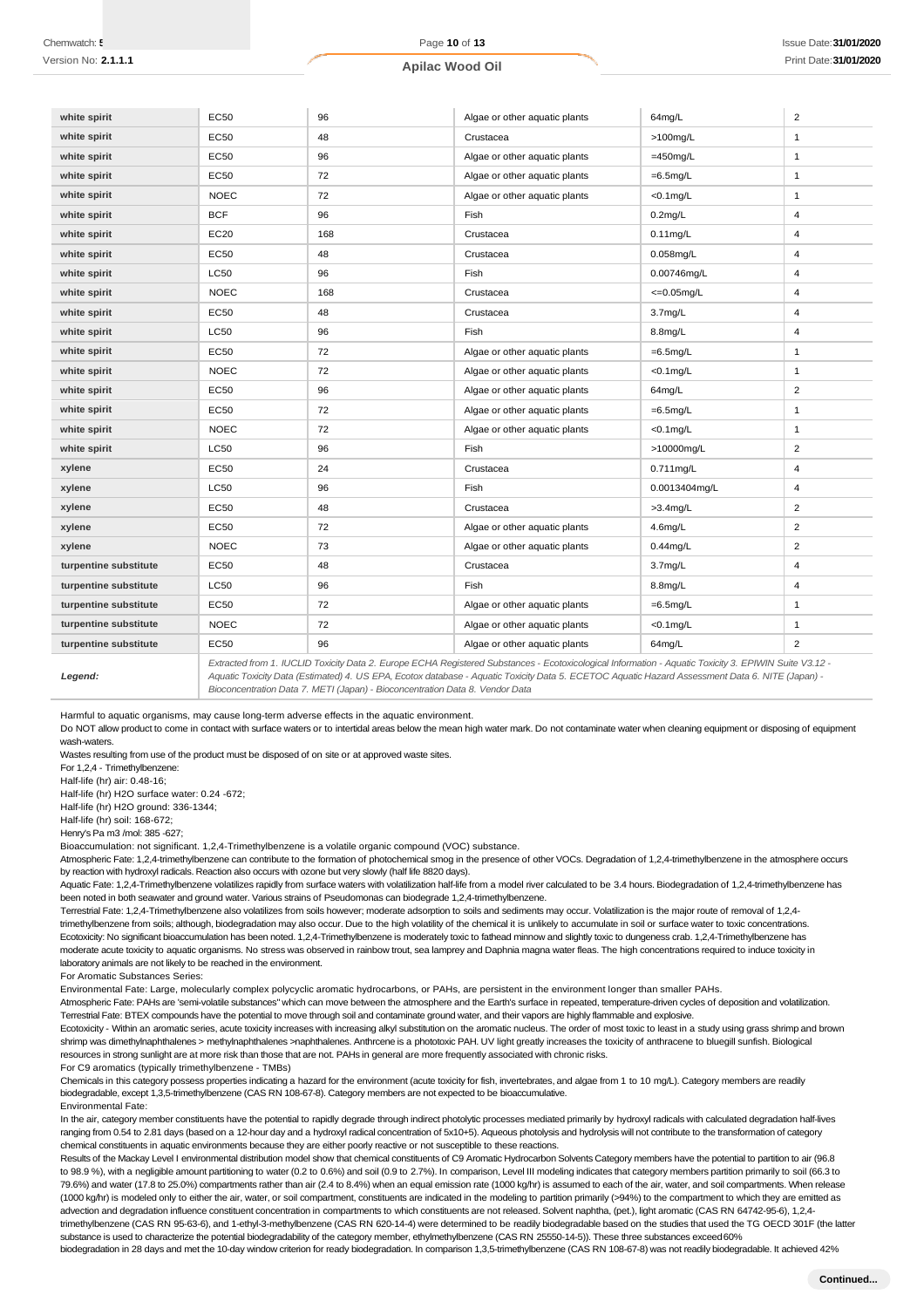biodegradation after 28 days and 60% biodegradation after 39 days. The result for the multi-constituent substance (CAS RN 64742-95-6), a UVCB, characterizes the biodegradability of that substance as a whole, but it does not suggest that each constituent is equally biodegradable. As with all ready biodegradation test guidelines, the test system and study design used with these substances (OECD TG 301F) is not capable of distinguishing the relative contribution of the substances' constituents to the total biodegradation measured.

Based on Henry's Law constants (HLCs) representing a potential to volatilize from water that range from 590 to 1000 Pa-m3/mole, the potential to volatilize from surface waters for chemicals in the C9 Aromatic Hydrocarbon Solvents Category is expected to be high.

Based on the measured bioconcentration factors that range from 23 to 342 for 1,2,4-trimethylbenzene and 1,3,5-trimethylbenzene, the category members are not expected to be bioaccumulative. **Ecotoxicity** 

Acute toxicity values used to characterize this category for fish (LL50; LC50) and invertebrates (EL50; EC50) range from 3.5 to 9.2 mg/L, based on measured data. For algae, one study for a category member (CAS RN 64742-95-6) resulted in a 72-hr EC50 of 2.4 mg/L (biomass) and 2.7 mg/L (growth rate) based on measured concentrations.

The algal 72-hour NOEC (no observed effect concentration) for biomass and growth rate is 1.3 mg/L, based on mean measured concentrations. A 21-day Daphnia magna reproduction study with 1,3,5-trimethylbenzene (CAS RN 108-67-8) resulted in a NOEC value of 0.4 mg/L, based on a minimum measured value.

**DO NOT** discharge into sewer or waterways.

#### **Persistence and degradability**

| Ingredient                       | Persistence: Water/Soil       | <b>Persistence: Air</b>       |
|----------------------------------|-------------------------------|-------------------------------|
| xylene                           | $HIGH$ (Half-life = 360 days) | LOW (Half-life $= 1.83$ days) |
| <b>Bioaccumulative potential</b> |                               |                               |
| Ingredient                       | <b>Bioaccumulation</b>        |                               |
| xylene                           | $MEDIUM (BCF = 740)$          |                               |

#### **Mobility in soil**

| Ingredient | Mobility                                   |
|------------|--------------------------------------------|
|            | No Data available for all ingredients<br>. |

# **SECTION 13 DISPOSAL CONSIDERATIONS**

### **Waste treatment methods**

| Legislation addressing waste disposal requirements may differ by country, state and/ or territory. Each user must refer to laws operating in their area. In some<br>areas, certain wastes must be tracked.<br>A Hierarchy of Controls seems to be common - the user should investigate:<br>Reduction<br>$\blacktriangleright$ Reuse<br>$\triangleright$ Recycling<br>Disposal (if all else fails)<br>This material may be recycled if unused, or if it has not been contaminated so as to make it unsuitable for its intended use. If it has been contaminated, it may be<br>possible to reclaim the product by filtration, distillation or some other means. Shelf life considerations should also be applied in making decisions of this type.<br>Note that properties of a material may change in use, and recycling or reuse may not always be appropriate.<br>Product / Packaging<br>DO NOT allow wash water from cleaning or process equipment to enter drains.<br>disposal<br>It may be necessary to collect all wash water for treatment before disposal.<br>In all cases disposal to sewer may be subject to local laws and regulations and these should be considered first.<br>• Where in doubt contact the responsible authority.<br>Recycle wherever possible.<br>• Consult manufacturer for recycling options or consult local or regional waste management authority for disposal if no suitable treatment or disposal facility<br>can be identified.<br>► Dispose of by: burial in a land-fill specifically licenced to accept chemical and / or pharmaceutical wastes or Incineration in a licenced apparatus (after<br>admixture with suitable combustible material).<br>Decontaminate empty containers. Observe all label safeguards until containers are cleaned and destroyed. |  |
|-----------------------------------------------------------------------------------------------------------------------------------------------------------------------------------------------------------------------------------------------------------------------------------------------------------------------------------------------------------------------------------------------------------------------------------------------------------------------------------------------------------------------------------------------------------------------------------------------------------------------------------------------------------------------------------------------------------------------------------------------------------------------------------------------------------------------------------------------------------------------------------------------------------------------------------------------------------------------------------------------------------------------------------------------------------------------------------------------------------------------------------------------------------------------------------------------------------------------------------------------------------------------------------------------------------------------------------------------------------------------------------------------------------------------------------------------------------------------------------------------------------------------------------------------------------------------------------------------------------------------------------------------------------------------------------------------------------------------------------------------------------------------------------------------------|--|
|                                                                                                                                                                                                                                                                                                                                                                                                                                                                                                                                                                                                                                                                                                                                                                                                                                                                                                                                                                                                                                                                                                                                                                                                                                                                                                                                                                                                                                                                                                                                                                                                                                                                                                                                                                                                     |  |
|                                                                                                                                                                                                                                                                                                                                                                                                                                                                                                                                                                                                                                                                                                                                                                                                                                                                                                                                                                                                                                                                                                                                                                                                                                                                                                                                                                                                                                                                                                                                                                                                                                                                                                                                                                                                     |  |
|                                                                                                                                                                                                                                                                                                                                                                                                                                                                                                                                                                                                                                                                                                                                                                                                                                                                                                                                                                                                                                                                                                                                                                                                                                                                                                                                                                                                                                                                                                                                                                                                                                                                                                                                                                                                     |  |
|                                                                                                                                                                                                                                                                                                                                                                                                                                                                                                                                                                                                                                                                                                                                                                                                                                                                                                                                                                                                                                                                                                                                                                                                                                                                                                                                                                                                                                                                                                                                                                                                                                                                                                                                                                                                     |  |
|                                                                                                                                                                                                                                                                                                                                                                                                                                                                                                                                                                                                                                                                                                                                                                                                                                                                                                                                                                                                                                                                                                                                                                                                                                                                                                                                                                                                                                                                                                                                                                                                                                                                                                                                                                                                     |  |
|                                                                                                                                                                                                                                                                                                                                                                                                                                                                                                                                                                                                                                                                                                                                                                                                                                                                                                                                                                                                                                                                                                                                                                                                                                                                                                                                                                                                                                                                                                                                                                                                                                                                                                                                                                                                     |  |
|                                                                                                                                                                                                                                                                                                                                                                                                                                                                                                                                                                                                                                                                                                                                                                                                                                                                                                                                                                                                                                                                                                                                                                                                                                                                                                                                                                                                                                                                                                                                                                                                                                                                                                                                                                                                     |  |
|                                                                                                                                                                                                                                                                                                                                                                                                                                                                                                                                                                                                                                                                                                                                                                                                                                                                                                                                                                                                                                                                                                                                                                                                                                                                                                                                                                                                                                                                                                                                                                                                                                                                                                                                                                                                     |  |
|                                                                                                                                                                                                                                                                                                                                                                                                                                                                                                                                                                                                                                                                                                                                                                                                                                                                                                                                                                                                                                                                                                                                                                                                                                                                                                                                                                                                                                                                                                                                                                                                                                                                                                                                                                                                     |  |
|                                                                                                                                                                                                                                                                                                                                                                                                                                                                                                                                                                                                                                                                                                                                                                                                                                                                                                                                                                                                                                                                                                                                                                                                                                                                                                                                                                                                                                                                                                                                                                                                                                                                                                                                                                                                     |  |
|                                                                                                                                                                                                                                                                                                                                                                                                                                                                                                                                                                                                                                                                                                                                                                                                                                                                                                                                                                                                                                                                                                                                                                                                                                                                                                                                                                                                                                                                                                                                                                                                                                                                                                                                                                                                     |  |
|                                                                                                                                                                                                                                                                                                                                                                                                                                                                                                                                                                                                                                                                                                                                                                                                                                                                                                                                                                                                                                                                                                                                                                                                                                                                                                                                                                                                                                                                                                                                                                                                                                                                                                                                                                                                     |  |
|                                                                                                                                                                                                                                                                                                                                                                                                                                                                                                                                                                                                                                                                                                                                                                                                                                                                                                                                                                                                                                                                                                                                                                                                                                                                                                                                                                                                                                                                                                                                                                                                                                                                                                                                                                                                     |  |
|                                                                                                                                                                                                                                                                                                                                                                                                                                                                                                                                                                                                                                                                                                                                                                                                                                                                                                                                                                                                                                                                                                                                                                                                                                                                                                                                                                                                                                                                                                                                                                                                                                                                                                                                                                                                     |  |
|                                                                                                                                                                                                                                                                                                                                                                                                                                                                                                                                                                                                                                                                                                                                                                                                                                                                                                                                                                                                                                                                                                                                                                                                                                                                                                                                                                                                                                                                                                                                                                                                                                                                                                                                                                                                     |  |
|                                                                                                                                                                                                                                                                                                                                                                                                                                                                                                                                                                                                                                                                                                                                                                                                                                                                                                                                                                                                                                                                                                                                                                                                                                                                                                                                                                                                                                                                                                                                                                                                                                                                                                                                                                                                     |  |
|                                                                                                                                                                                                                                                                                                                                                                                                                                                                                                                                                                                                                                                                                                                                                                                                                                                                                                                                                                                                                                                                                                                                                                                                                                                                                                                                                                                                                                                                                                                                                                                                                                                                                                                                                                                                     |  |
|                                                                                                                                                                                                                                                                                                                                                                                                                                                                                                                                                                                                                                                                                                                                                                                                                                                                                                                                                                                                                                                                                                                                                                                                                                                                                                                                                                                                                                                                                                                                                                                                                                                                                                                                                                                                     |  |
|                                                                                                                                                                                                                                                                                                                                                                                                                                                                                                                                                                                                                                                                                                                                                                                                                                                                                                                                                                                                                                                                                                                                                                                                                                                                                                                                                                                                                                                                                                                                                                                                                                                                                                                                                                                                     |  |
|                                                                                                                                                                                                                                                                                                                                                                                                                                                                                                                                                                                                                                                                                                                                                                                                                                                                                                                                                                                                                                                                                                                                                                                                                                                                                                                                                                                                                                                                                                                                                                                                                                                                                                                                                                                                     |  |
|                                                                                                                                                                                                                                                                                                                                                                                                                                                                                                                                                                                                                                                                                                                                                                                                                                                                                                                                                                                                                                                                                                                                                                                                                                                                                                                                                                                                                                                                                                                                                                                                                                                                                                                                                                                                     |  |

# **SECTION 14 TRANSPORT INFORMATION**

# **Labels Required**

|                              | <b>HARRIS HI</b><br><b>LIGHTE</b>                                                                                                                                                             |
|------------------------------|-----------------------------------------------------------------------------------------------------------------------------------------------------------------------------------------------|
| <b>Marine Pollutant</b>      | NO.                                                                                                                                                                                           |
| Land transport (UN)          |                                                                                                                                                                                               |
| <b>UN number</b>             | 1263                                                                                                                                                                                          |
| Packing group                | н.                                                                                                                                                                                            |
| UN proper shipping name      | PAINT (including paint, lacquer, enamel, stain, shellac, varnish, polish, liquid filler and liquid lacquer base) or PAINT RELATED MATERIAL (including paint<br>thinning or reducing compound) |
| <b>Environmental hazard</b>  | Not Applicable                                                                                                                                                                                |
| Transport hazard class(es)   | Class<br>3<br>Subrisk<br>Not Applicable                                                                                                                                                       |
| Special precautions for user | Special provisions<br>163; 367<br>5L<br>Limited quantity                                                                                                                                      |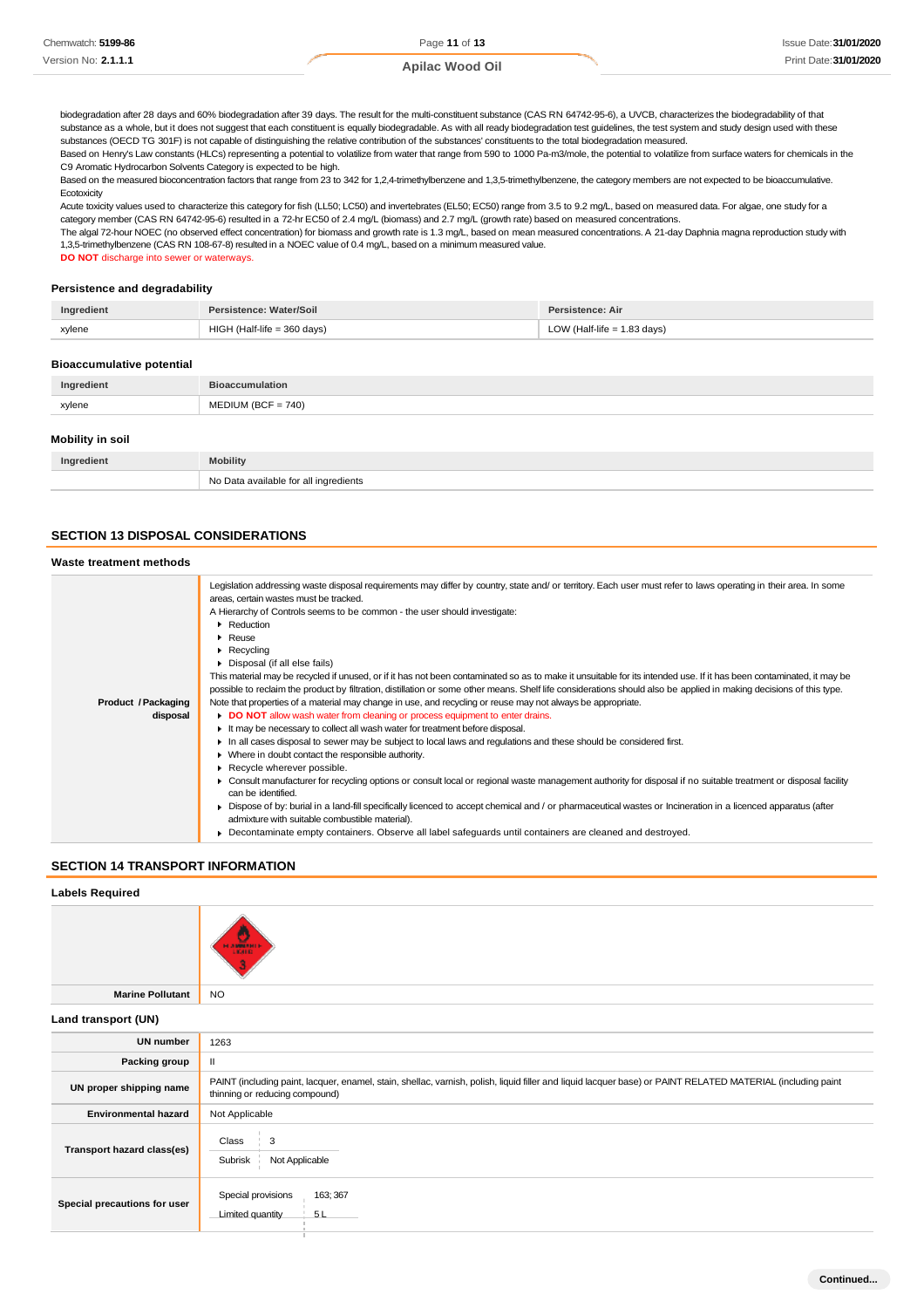# **Air transport (ICAO-IATA / DGR)**

| <b>UN number</b>             | 1263                                                                                                                                                                                                                                                                                        |                                                                                                                                                                       |                                                                   |  |
|------------------------------|---------------------------------------------------------------------------------------------------------------------------------------------------------------------------------------------------------------------------------------------------------------------------------------------|-----------------------------------------------------------------------------------------------------------------------------------------------------------------------|-------------------------------------------------------------------|--|
| Packing group                | $\mathbf{H}$                                                                                                                                                                                                                                                                                |                                                                                                                                                                       |                                                                   |  |
| UN proper shipping name      | reducing compounds)                                                                                                                                                                                                                                                                         | Paint (including paint, lacquer, enamel, stain, shellac, varnish, polish, liquid filler and liquid lacquer base); Paint related material (including paint thinning or |                                                                   |  |
| <b>Environmental hazard</b>  | Not Applicable                                                                                                                                                                                                                                                                              |                                                                                                                                                                       |                                                                   |  |
| Transport hazard class(es)   | <b>ICAO/IATA Class</b><br>3<br>Not Applicable<br>ICAO / IATA Subrisk<br>3L<br><b>ERG Code</b>                                                                                                                                                                                               |                                                                                                                                                                       |                                                                   |  |
| Special precautions for user | Special provisions<br>Cargo Only Packing Instructions<br>Cargo Only Maximum Qty / Pack<br>Passenger and Cargo Packing Instructions<br>Passenger and Cargo Maximum Qty / Pack<br>Passenger and Cargo Limited Quantity Packing Instructions<br>Passenger and Cargo Limited Maximum Qty / Pack |                                                                                                                                                                       | A3 A72 A192<br>364<br>60 L<br>353<br>5L<br>Y341<br>1 <sub>L</sub> |  |

# **Sea transport (IMDG-Code / GGVSee)**

| UN number                    | 1263                                                                                                                                                                                                    |                           |  |
|------------------------------|---------------------------------------------------------------------------------------------------------------------------------------------------------------------------------------------------------|---------------------------|--|
| Packing group                | Ш.                                                                                                                                                                                                      |                           |  |
| UN proper shipping name      | PAINT (including paint, lacquer, enamel, stain, shellac solutions, varnish, polish, liquid filler and liquid lacquer base) or PAINT RELATED MATERIAL<br>(including paint thinning or reducing compound) |                           |  |
| <b>Environmental hazard</b>  | Not Applicable                                                                                                                                                                                          |                           |  |
| Transport hazard class(es)   | <b>IMDG Class</b><br>3<br><b>IMDG Subrisk</b>                                                                                                                                                           | Not Applicable            |  |
| Special precautions for user | <b>EMS Number</b><br>Special provisions<br><b>Limited Quantities</b>                                                                                                                                    | F-E, S-E<br>163 367<br>5L |  |

#### **Transport in bulk according to Annex II of MARPOL and the IBC code**

| Source                                                                          | Ingredient            | <b>Pollution Category</b> |
|---------------------------------------------------------------------------------|-----------------------|---------------------------|
| IMO MARPOL (Annex II) - List<br>of Noxious Liquid Substances<br>Carried in Bulk | white spirit          | N                         |
| IMO MARPOL (Annex II) - List<br>of Noxious Liquid Substances<br>Carried in Bulk | xylene                |                           |
| IMO MARPOL (Annex II) - List<br>of Noxious Liquid Substances<br>Carried in Bulk | turpentine substitute | x.                        |

# **SECTION 15 REGULATORY INFORMATION**

#### **Safety, health and environmental regulations / legislation specific for the substance or mixture**

# **WHITE SPIRIT(8052-41-3.) IS FOUND ON THE FOLLOWING REGULATORY LISTS**

| International Agency for Research on Cancer (IARC) - Agents Classified by the IARC<br>Monographs | Singapore Permissible Exposure Limits of Toxic Substances |  |
|--------------------------------------------------------------------------------------------------|-----------------------------------------------------------|--|
| XYLENE(1330-20-7) IS FOUND ON THE FOLLOWING REGULATORY LISTS                                     |                                                           |  |
| International Agency for Research on Cancer (IARC) - Agents Classified by the IARC               | Singapore Permissible Exposure Limits of Toxic Substances |  |

# Monographs

# **TURPENTINE SUBSTITUTE(8030-30-6.) IS FOUND ON THE FOLLOWING REGULATORY LISTS**

# Singapore Permissible Exposure Limits of Toxic Substances

| <b>National Inventory</b>               | <b>Status</b>                                   |
|-----------------------------------------|-------------------------------------------------|
| Australia - AICS                        | $\checkmark$                                    |
| Canada - DSL                            | $\checkmark$                                    |
| Canada - NDSL                           | N (white spirit; xylene; turpentine substitute) |
| China - IECSC                           | $\checkmark$                                    |
| Europe - EINEC / ELINCS /<br><b>NLP</b> | Y                                               |
| Japan - ENCS                            | $\checkmark$                                    |